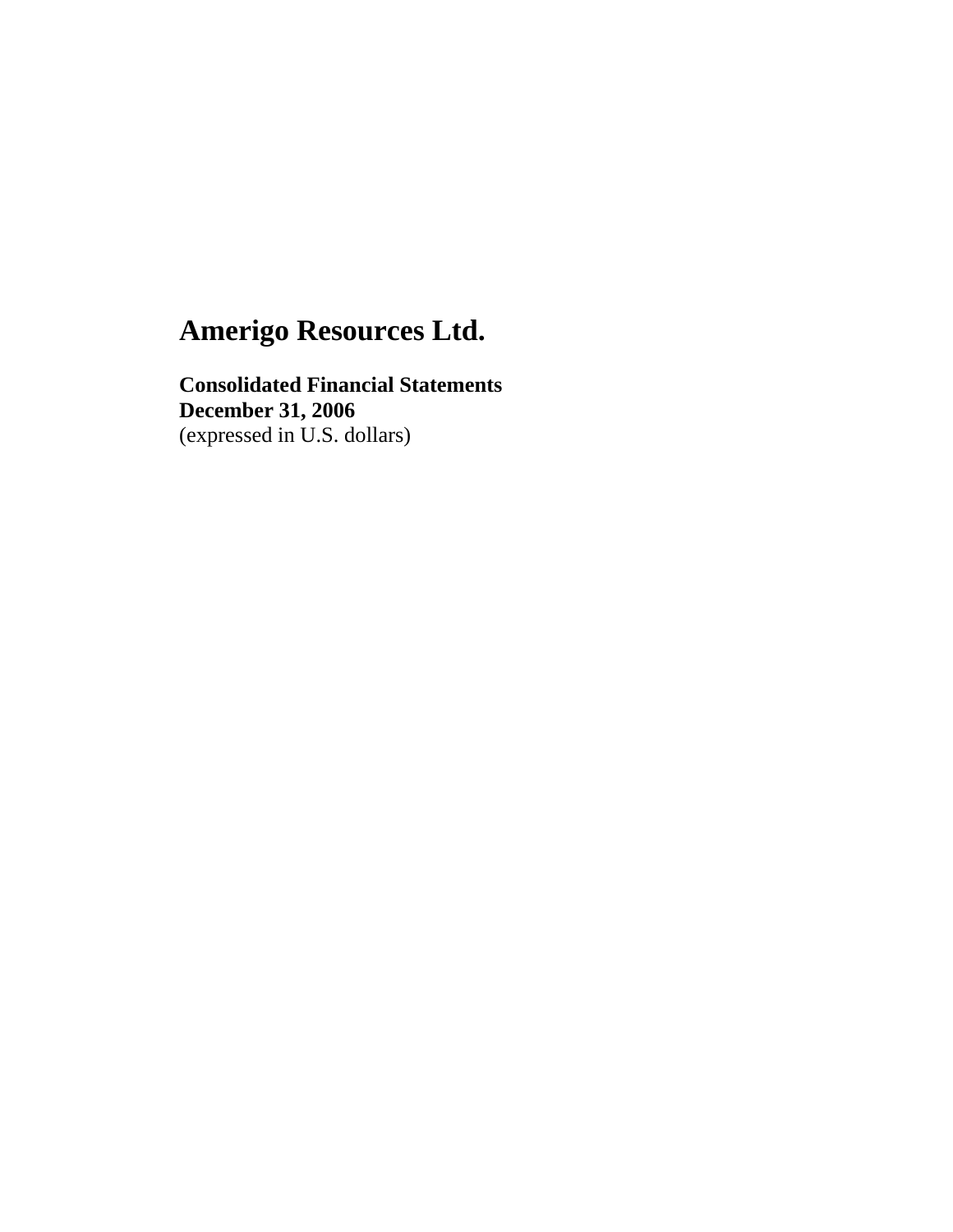Consolidated Balance Sheets

(expressed in U.S. dollars)

|                                                                      | December 31<br>2006<br>\$ | December 31<br>2005<br>\$ |
|----------------------------------------------------------------------|---------------------------|---------------------------|
| <b>Assets</b>                                                        |                           |                           |
| <b>Current assets</b>                                                |                           |                           |
| Cash and cash equivalents                                            | 26,574,059                | 12,953,516                |
| Marketable securities (Note 3)<br>Accounts receivable                | 777,457<br>11,693,247     |                           |
| Prepaid expenses                                                     | 209,271                   | 9,267,610<br>638,337      |
| Plant supplies and inventory (Note 5)                                | 2,526,911                 | 2,392,017                 |
|                                                                      | 41,780,945                | 25,251,480                |
| <b>Investment in Nikos Explorations (Note 13)</b>                    | 1,204,947                 | 936,747                   |
| <b>Mineral property, plant and equipment</b> - net (Note 6)          | 83,414,103                | 52,725,600                |
| <b>Contractual right</b> - net (Note 7)                              | 7,880,319                 | 8,305,083                 |
| <b>Other</b>                                                         | 23,734                    | 20,540                    |
|                                                                      | 134,304,048               | 87,239,450                |
| <b>Liabilities</b>                                                   |                           |                           |
| <b>Current liabilities</b>                                           |                           |                           |
| Accounts payable and accrued liabilities                             | 13,066,490                | 9,906,820                 |
| El Teniente royalty payable (Note 8)                                 | 3,623,917                 | 3,205,525                 |
| Due to minority shareholders (Note 10)                               | 42,857                    | 59,789                    |
| Note and interest payable (Note 4)                                   | 16,733,264                | 3,842,983<br>17,015,117   |
|                                                                      |                           |                           |
| <b>Other payables</b><br><b>Asset retirement obligation</b> (Note 9) | 586,408<br>2,346,989      | 569,920<br>2,193,448      |
| <b>Future income tax (Note 14)</b>                                   | 4,270,358                 | 4,169,112                 |
| <b>Minority interest (Note 10)</b>                                   | 1,000                     | 1,000                     |
|                                                                      | 23,938,019                | 23,948,597                |
| <b>Shareholders' Equity</b>                                          |                           |                           |
| <b>Capital stock</b> (Note 11)                                       | 55,026,997                | 39,451,043                |
| Value assigned to stock options (Note $11(c)$ )                      | 1,603,180                 | 1,219,194                 |
| <b>Retained earnings</b>                                             | 53,757,962                | 22,642,726                |
| <b>Cumulative translation adjustment</b>                             | (22, 110)                 | (22, 110)                 |
|                                                                      | 110,366,029               | 63,290,853                |
|                                                                      | 134,304,048               | 87,239,450                |

### **Approved by the Board of Directors**

"Robert Gayton" Director "Ruston Goepel" Director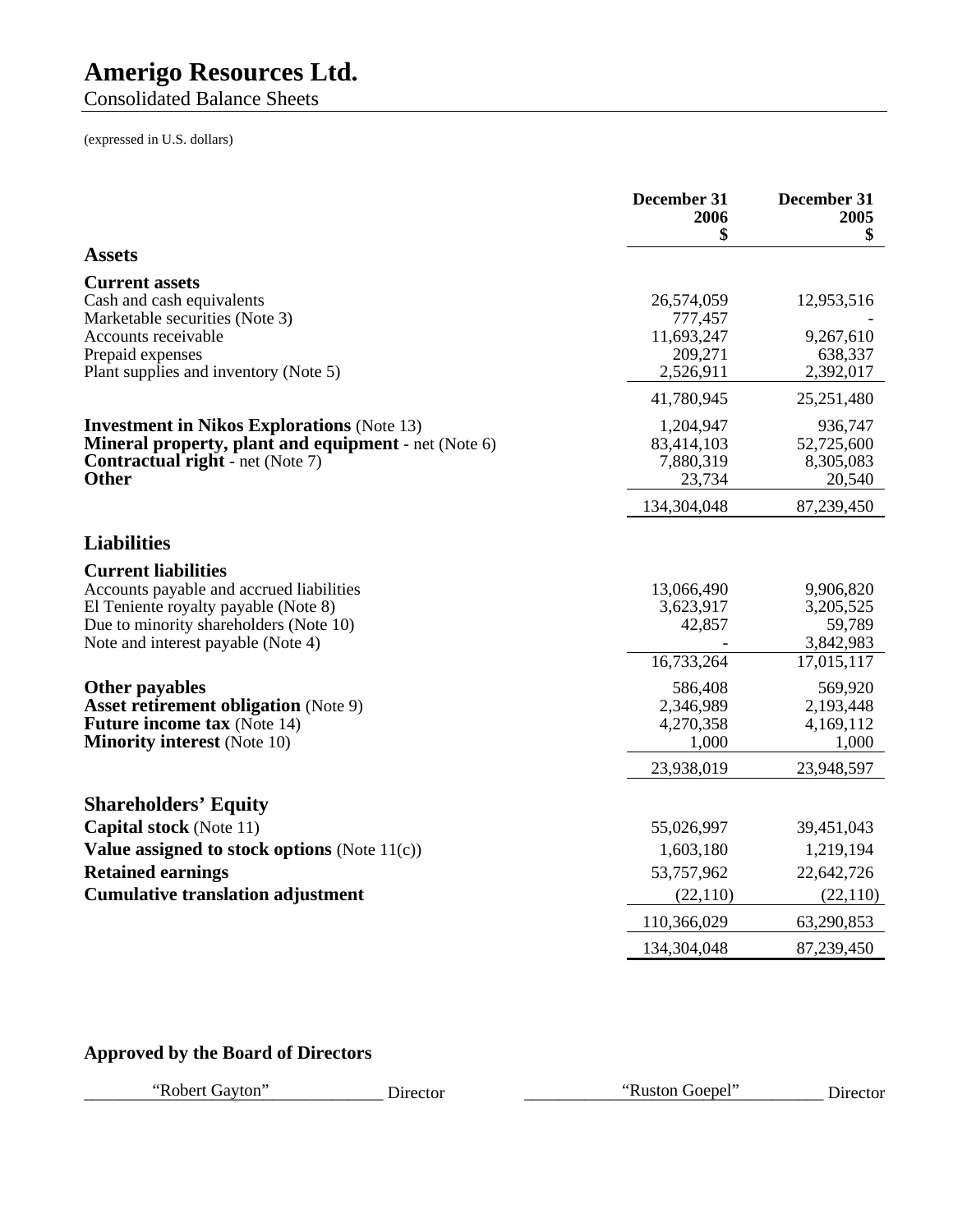Consolidated Statements of Operations

(expressed in U.S. dollars)

|                                                        | <b>Year ended</b><br>December 31,<br>2006<br>\$ | <b>Year ended</b><br>December 31,<br>2005<br>\$ |
|--------------------------------------------------------|-------------------------------------------------|-------------------------------------------------|
| Revenue, net of smelter and refinery charges           | 82,054,432                                      | 52,910,575                                      |
| Other revenue                                          | 2,150,853                                       | 5,417,507                                       |
| <b>Total revenue</b>                                   | 84,205,285                                      | 58,328,082                                      |
| Costs                                                  |                                                 |                                                 |
| Production costs                                       | 28,823,890                                      | 24,227,606                                      |
| El Teniente royalty (Note 8)                           | 12,776,390                                      | 8,437,862                                       |
| Depreciation and amortization                          | 1,618,424                                       | 1,338,189                                       |
| Administration                                         | 1,409,981                                       | 1,206,267                                       |
| Transportation                                         | 734,889                                         | 671,328                                         |
| Stock-based compensation (Note 11(c))                  | 218,412                                         | 149,085                                         |
| Asset retirement accretion cost                        | 153,541                                         | 143,497                                         |
| <b>Cost of sales</b>                                   | 45,735,527                                      | 36,173,834                                      |
|                                                        | 38,469,758                                      | 22,154,248                                      |
| <b>Other expenses</b>                                  |                                                 |                                                 |
| Salaries, management and professional fees             | 1,295,705                                       | 732,279                                         |
| Stock-based compensation (Note 11(c))                  | 673,755                                         | 396,004                                         |
| Office and general expenses                            | 597,753                                         | 228,061                                         |
| Interest expense                                       | 322,942                                         | 477,035                                         |
| Shareholder information                                | 104,006                                         | 68,268                                          |
| Transfer agent and filing fees                         | 97,428                                          | 75,150                                          |
| Insurance expense                                      | 49,329                                          | 48,208                                          |
|                                                        | 3,140,918                                       | 2,025,005                                       |
| Earnings before the undernoted items                   | 35,328,840                                      | 20,129,243                                      |
| Gain on sale of investment (Note 12)                   | 8,530,377                                       |                                                 |
| Interest income                                        | 760,236                                         | 374.604                                         |
| Foreign exchange gain                                  | 492,168                                         | 1,944,800                                       |
| Gain on settlement of debt (Note 4)                    | 202,027                                         |                                                 |
| Other income                                           | 112,821                                         | 94,423                                          |
| Gain on disposition of mineral properties (Note 13)    |                                                 | 427,455                                         |
| Investment income (Note 13)                            |                                                 | 32,062                                          |
| Earnings before taxes and minority interest            | 45,426,469                                      | 23,002,587                                      |
| Income tax expense, net of tax recoveries (Note 14)    | 5,690,569                                       | 4,390,854                                       |
| <b>Earnings before minority interest</b>               | 39,735,900                                      | 18,611,733                                      |
| <b>Minority interest</b> (Note 10)                     | 452,217                                         | 619,266                                         |
| Net earnings for the year                              | 39,283,683                                      | 17,992,467                                      |
| Weighted average number of shares outstanding, basic   | 92,512,569                                      | 78,681,602                                      |
| Weighted average number of shares outstanding, diluted | 93,488,744                                      | 88,403,590                                      |
| <b>Earnings per share</b>                              |                                                 |                                                 |
| <b>Basic</b>                                           | 0.42                                            | 0.23                                            |
| Diluted                                                | 0.42                                            | 0.20                                            |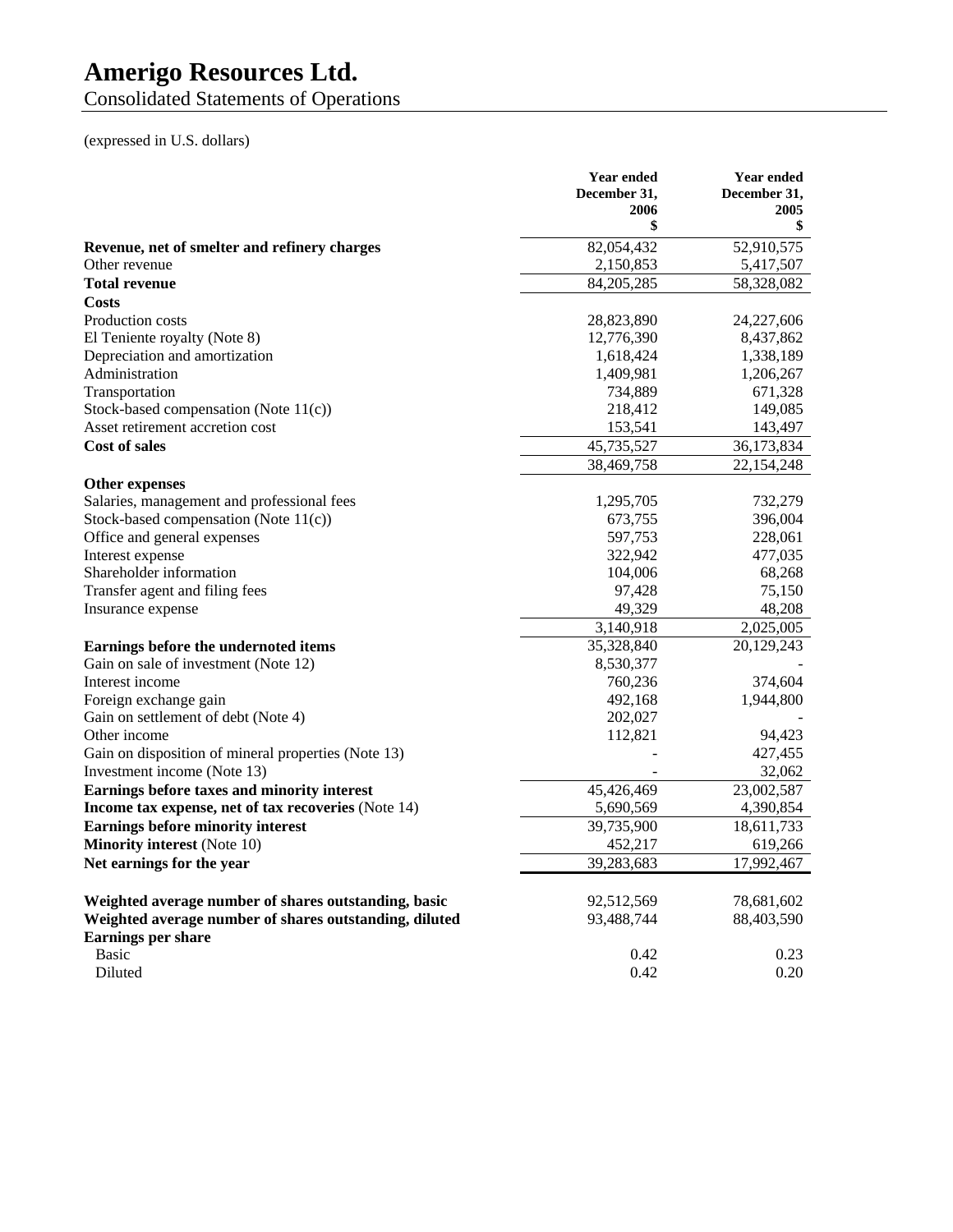Consolidated Statements of Cash Flows

(expressed in U.S. dollars)

|                                                  | <b>Year ended</b><br>December 31,<br>2006<br>\$ | <b>Year ended</b><br>December 31,<br>2005<br>\$ |
|--------------------------------------------------|-------------------------------------------------|-------------------------------------------------|
| <b>Cash flows from operating activities</b>      |                                                 |                                                 |
| Net earnings for the year                        | 39,283,683                                      | 17,992,467                                      |
| Items not affecting cash -                       |                                                 |                                                 |
| Gain on sale of investment                       | (8,530,377)                                     |                                                 |
| Gain on settlement of debt                       | (202, 027)                                      |                                                 |
| Depreciation and amortization                    | 1,618,424                                       | 1,338,189                                       |
| Stock-based compensation                         | 892,167                                         | 545,089                                         |
| Income tax expense, net of tax recoveries        | (277, 943)                                      | 651,803                                         |
| Asset retirement accretion cost                  | 153,541                                         | 143,497                                         |
| Investment income                                |                                                 | (32,062)                                        |
| Gain on disposition of mineral properties        |                                                 | (427, 455)                                      |
|                                                  | 32,937,468                                      | 20,211,528                                      |
| Changes in non-cash working capital              |                                                 |                                                 |
| Accounts receivable                              | (2,425,637)                                     | (5,884,399)                                     |
| Prepaid expenses                                 | 429,066                                         | 52,609                                          |
| Plant, supplies and inventory                    | (134, 894)                                      | (1,238,912)                                     |
| Accounts payable                                 | (893, 574)                                      | 6,763,744                                       |
| Due to related parties                           | (16,932)                                        | 13,525                                          |
| Note and interest payable                        | (3,736,979)                                     | 442,983                                         |
| El Teniente royalty payable                      | 418,392                                         | 1,513,151                                       |
| Net cash provided by operating activities        | 26,576,910                                      | 21,874,229                                      |
| <b>Cash flows from investing activities</b>      |                                                 |                                                 |
| Purchase of property, plant and equipment        | (27,890,637)                                    | (26,682,309)                                    |
| Disposal of investment in Chariot Resources, net | 7,817,692                                       |                                                 |
| <b>Investment in Nikos Explorations</b>          | (268,200)                                       |                                                 |
| Net cash used in investing activities            | (20, 341, 145)                                  | (26,682,309)                                    |
| <b>Cash flows from financing activities</b>      |                                                 |                                                 |
| Issuance of shares for cash – net of issue costs | 15,479,972                                      | 12, 141, 295                                    |
| Payment of dividends                             | (7,449,203)                                     | (3,152,777)                                     |
| Purchase of share capital for cancellation       | (1, 131, 443)                                   |                                                 |
| Other payables                                   | 16,488                                          | 523,656                                         |
| Net cash provided by financing activities        | 6,915,814                                       | 9,512,174                                       |
| Increase in cash and cash equivalents due to     |                                                 |                                                 |
| exchange rate changes                            | 468,964                                         | 10,333                                          |
| Net increase in cash and cash equivalents        | 13,620,543                                      | 4,714,427                                       |
| Cash and cash equivalents - Beginning of year    | 12,953,516                                      | 8,239,089                                       |
| Cash and cash equivalents - End of year          | 26,574,059                                      | 12,953,516                                      |

**Supplemental disclosure with respect to cash flows (Note 15)**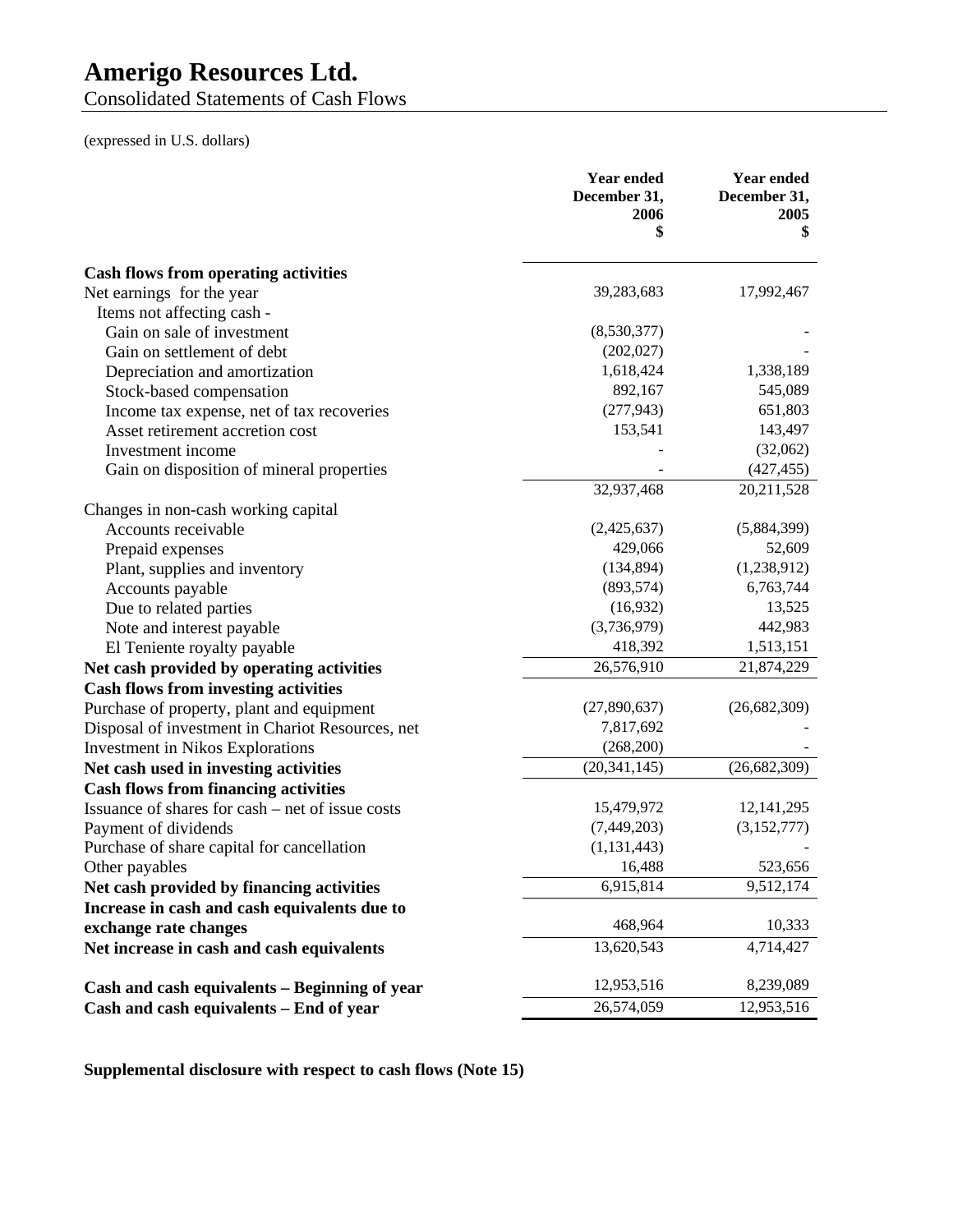Consolidated Statements of Shareholders' Equity

(expressed in U.S. dollars)

|                                                  |               | <b>Common shares</b> |                                    |                                              |                                                       |                         |
|--------------------------------------------------|---------------|----------------------|------------------------------------|----------------------------------------------|-------------------------------------------------------|-------------------------|
|                                                  | No. of shares | <b>Amount</b>        | <b>Retained</b><br><b>Earnings</b> | <b>Value</b><br>assigned<br>to stock options | <b>Cumulative</b><br><b>Translation</b><br>Adjustment | Shareholders'<br>equity |
|                                                  |               | \$)                  | \$)                                | $(\$)$                                       | $($)$                                                 | \$)                     |
| $Balance -$                                      |               |                      |                                    |                                              |                                                       |                         |
| Dec. 31, 2004<br>Issue of shares                 | 65,195,071    | 26,891,142           | 7,803,036                          | 1,092,711                                    | (22, 110)                                             | 35,764,779              |
| <b>Exercise of warrants</b><br>Exercise of stock | 20,317,773    | 11,404,599           |                                    |                                              |                                                       | 11,404,599              |
| options                                          | 713,000       | 736,696              |                                    |                                              |                                                       | 736,696                 |
| Options granted<br>Transfer of value             |               |                      |                                    | 545,089                                      |                                                       | 545,089                 |
| on exercise of                                   |               |                      |                                    |                                              |                                                       |                         |
| stock options                                    |               | 418,606              |                                    | (418,606)                                    |                                                       |                         |
| Dividends paid<br>Net earnings                   |               |                      | (3,152,777)                        |                                              |                                                       | (3,152,777)             |
| for the year                                     |               |                      | 17,992,467                         |                                              |                                                       | 17,992,467              |
| Balance -                                        |               |                      |                                    |                                              |                                                       |                         |
| Dec. 31, 2005                                    | 86,225,844    | 39,451,043           | 22,642,726                         | 1,219,194                                    | (22,110)                                              | 63,290,853              |
| Issue of shares                                  |               |                      |                                    |                                              |                                                       |                         |
| Brokered placement<br>Exercise of stock          | 7,000,000     | 14,554,274           |                                    |                                              |                                                       | 14,554,274              |
| options                                          | 930,000       | 925,698              |                                    |                                              |                                                       | 925,698                 |
| Shares repurchased                               | (712,600)     | (412, 199)           | (719, 244)                         |                                              |                                                       | (1, 131, 443)           |
| Options granted                                  |               |                      |                                    | 892,167                                      |                                                       | 892,167                 |
| Transfer of value                                |               |                      |                                    |                                              |                                                       |                         |
| on exercise of                                   |               |                      |                                    |                                              |                                                       |                         |
| stock options                                    |               | 508,181              |                                    | (508, 181)                                   |                                                       |                         |
| Dividends paid                                   |               |                      | (7, 449, 203)                      |                                              |                                                       | (7, 449, 203)           |
| Net earnings<br>for the year                     |               |                      | 39,283,683                         |                                              |                                                       | 39,283,683              |
| Balance -<br>Dec. 31, 2006                       | 93,443,244    | 55,026,997           | 53,757,962                         | 1,603,180                                    | (22, 110)                                             | 110,366,029             |
|                                                  |               |                      |                                    |                                              |                                                       |                         |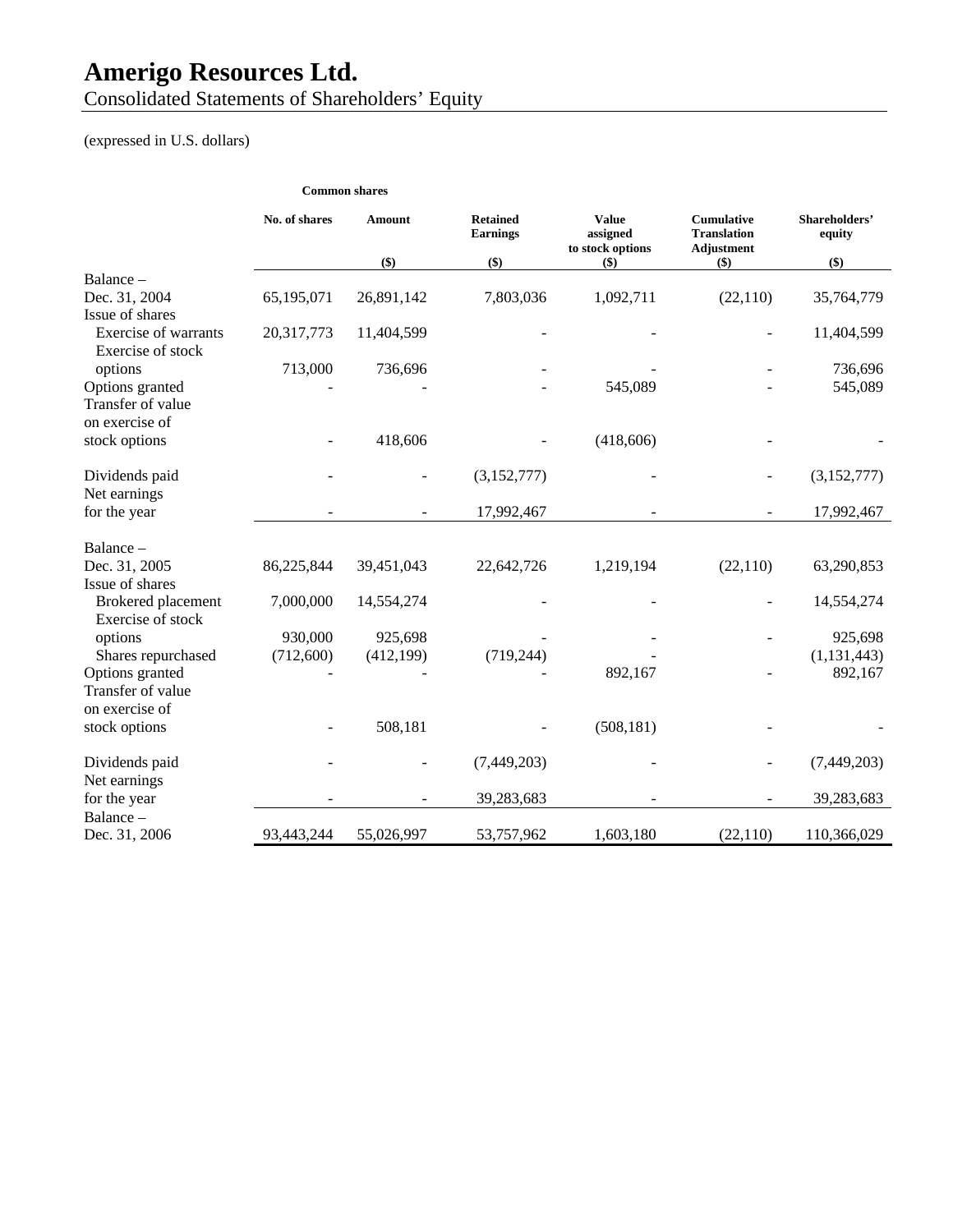### **1 Operations**

Amerigo Resources Ltd. ("the Company") was incorporated under the laws of British Columbia, Canada.

The Company is a producer of copper and molybdenum concentrates with operations in Chile. Its operating subsidiary Minera Valle Central S.A. ("MVC") has a contract with Chile's state-owned copper producer Codelco through at least 2021 to process the tailings from El Teniente, the world's largest underground copper mine.

### **2 Significant accounting policies**

### **Generally accepted accounting principles**

These consolidated financial statements have been prepared in accordance with accounting principles generally accepted in Canada.

### **Basis of presentation**

These consolidated financial statements include the accounts of the Company and its subsidiaries, Templo Dorado S.A. de C.V. (inactive), Amerigo International Holdings Corp., Amerigo Resources Ltd. Chile I Limitada, Amerigo Resources Ltd. Chile II Limitada, Minera Valle Central S.A, Amerigo Banking Corporation and Amerigo Investments Limited. All significant intercompany transactions and balances have been eliminated.

Certain comparative figures have been reclassified to conform with the basis of presentation adopted in the current period.

### **Use of estimates**

The preparation of financial statements in conformity with Canadian generally accepted accounting principles requires management to make estimates and assumptions that affect the reported amount of assets and liabilities and disclosure of contingent assets and liabilities at the date of the financial statements and the reported amount of revenues and expenses during the period. Actual results may differ from those estimates.

The most significant estimates are related to the physical and economic lives of mineral assets and their recoverability, the estimation of the Company's asset retirement obligations and the measurement of stockbased compensation.

### **Foreign currency translation**

The Company's subsidiaries are considered integrated operations and are translated using the temporal method. Under this method, monetary assets and liabilities are translated into U.S. dollars at the balance sheet date rate of exchange, and non-monetary assets and liabilities at historical rates. Revenues and expenses are translated at transaction date rates, except for depreciation, amortization and accretion, which are translated at historical rates. Gains and losses on translation are included in income.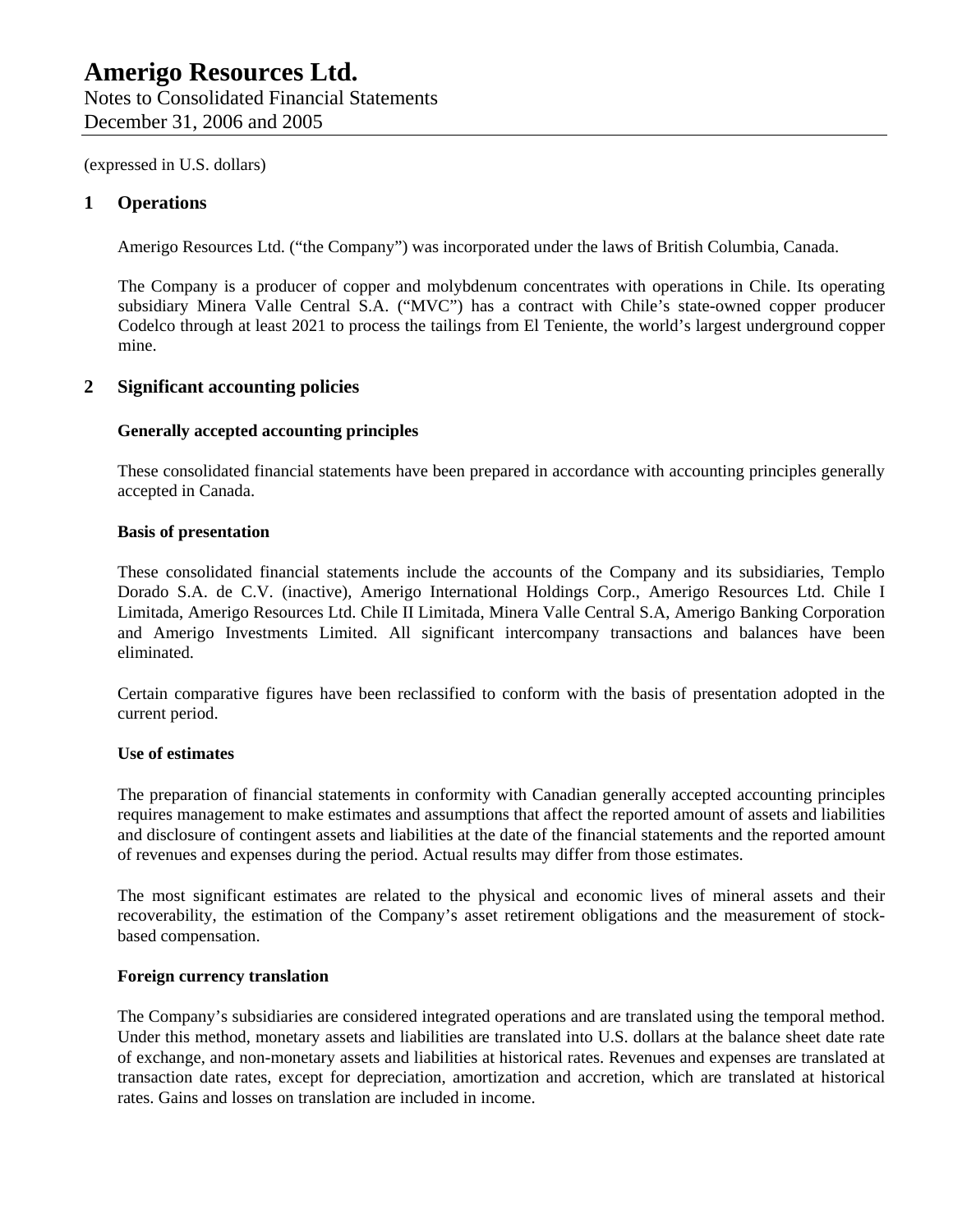### **Cash and cash equivalents**

Cash and cash equivalents consist of cash on deposit and highly liquid investments that are readily convertible into cash with maturities of three months or less when purchased. Interest earned is recognized immediately in operations.

### **Investment in Nikos Explorations**

The Company holds approximately 26% of the outstanding shares of Nikos Explorations Ltd. ("Nikos"), and is considered to have significant influence in this investment. Accordingly, the Company uses the equity method to account for its investment in Nikos.

### **Mineral property, plant and equipment**

Plant and equipment are carried at cost. Assets used in commercial production are subject to depreciation on the basis described below:

Plant and infrastructure and major equipment are depreciated using the unit of production method over the lesser of the useful life of the asset or the estimated life of the mineral resource. Other fixed assets are depreciated over the useful life of the asset on a straight-line basis.

Unit of production method is defined as contained pounds of copper produced over estimated production under the tailings supply agreement. The tailings supply agreement has a term extending to the later of the year 2021 or the date at which a predetermined amount of copper in tailings from El Teniente has been delivered.

The Company regularly reviews the carrying value of its plant, equipment and mineral resource. Where information is available and conditions suggest impairment of long-lived assets, estimated future net cash flows are calculated. If projected future cash flows are less than the carrying value, or the fair value is less than the carrying value, a write-down to the estimated fair value is made, with a corresponding charge to earnings

### **Plant supplies and inventory**

Plant supplies are valued at the lower of cost and replacement cost. Concentrate inventory is valued at the lower of cost and net realizable value.

### **Revenue recognition**

Revenue from the sale of the Company's copper and molybdenum concentrates is recorded net of smelter and refinery charges when persuasive evidence of a sales arrangement exists, delivery has occurred, the rights and obligations of ownership have passed to the customer and the sale price is known at the time of sale, subject to adjustments during the settlement period.

Copper produced by the Company is sold under a written sales agreement with Chile's Empresa Nacional de Minería ("Enami" or the "smelter"). The agreement with Enami establishes a delivery schedule of monthly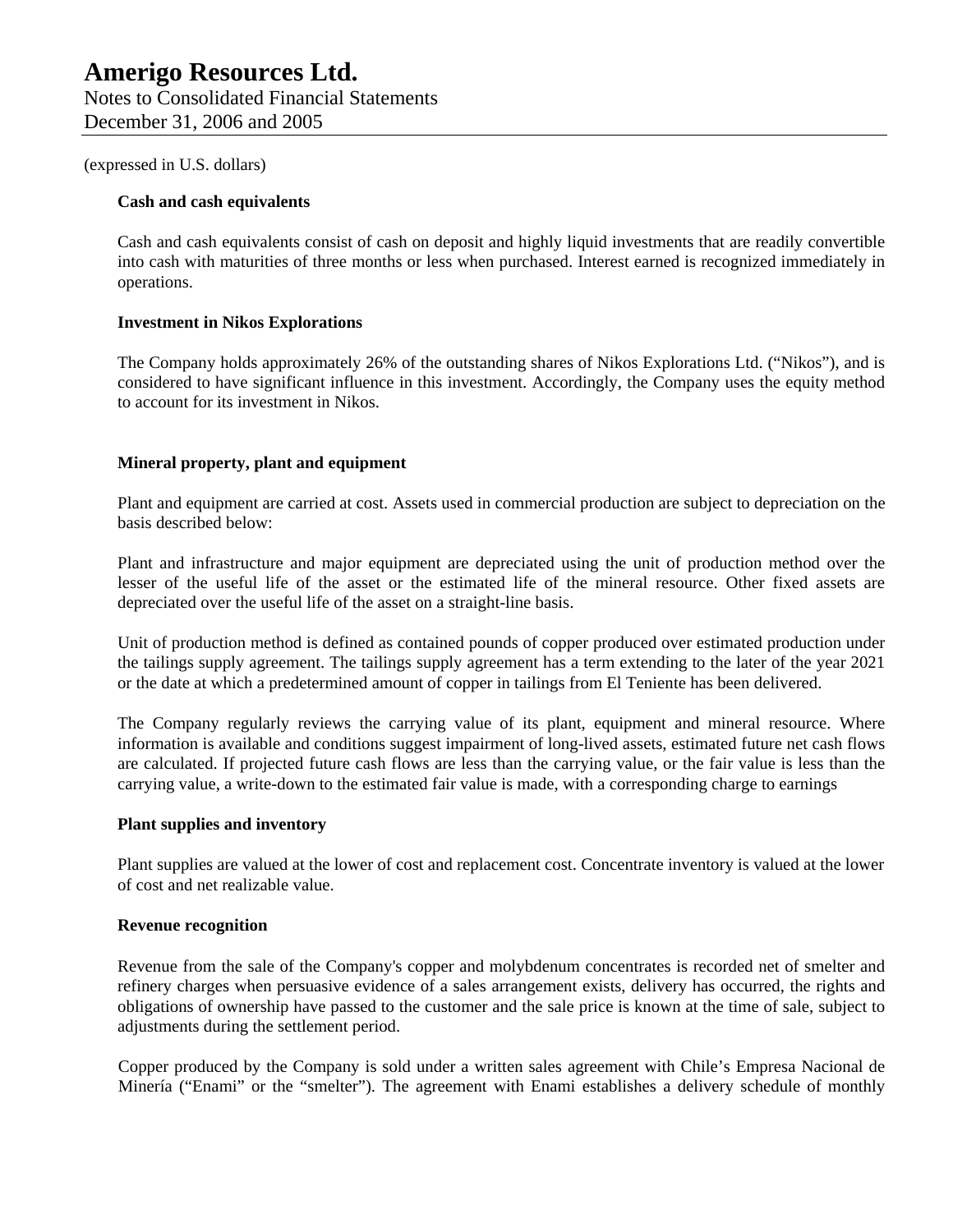sales quotas and sets the Company's copper sale price at the average market price for the third month after delivery ("M+3"). Accordingly, provided monthly quotas are met, all copper delivered by the Company to the smelter in one quarter is sold at market prices prevailing in the following quarter. However, where production falls short of the monthly quota for a scheduled month of delivery, the quota is carried forward to a subsequent calendar month and the Company receives a sale price calculated for the originally scheduled month of delivery until the quota is met. The Company believes that this pricing arrangement is standard in the industry.

Molybdenum produced by the Company is sold under a written sales agreement with Chile's Molibdenos y Metales S.A. ("Molymet"), which provides that the sale price is the average market price for the first (" $M+1$ "), second (" $M+2$ ") or third (" $M+3$ ") month after delivery, with each delivery period nominated at the election of Molymet. In 2006 the molybdenum settlement period was predominantly three months from the month of delivery; accordingly, most deliveries by the Company in one quarter were sold at market prices prevailing in the following quarter.

In normal supply conditions, sales for copper are provisionally recorded using forward prices and adjustments to revenue are made at the end of each month to reflect changes in market prices until the sale price is settled. Sales for molybdenum are provisionally recorded at the current molybdenum market price and adjustments to revenue are made at the end of month based on monthly prices until the sale price is settled. This practice increases the sensitivity of the Company's reported revenue to increases and decreases in copper and molybdenum prices. In a period of rising prices, not only will the Company record higher revenue for deliveries in the period, but it will also record favourable adjustments to revenue for copper and molybdenum delivered in the prior period. Similarly, in a period of declining prices, the Company will be required to record lower revenues for current deliveries and negative adjustments to revenue for the prior period's deliveries.

Revenue from custom processing of concentrates for others is recognized as other revenue when the processing is completed, the amounts to be received are known and collection is reasonably assured.

### **Contractual right**

At the time of the acquisition of MVC, the Company assigned the excess of the purchase price over the fair value of the tangible assets acquired to the MVC and Codelco contract for the processing of tailings from the El Teniente mine. This contractual right is amortized using the units of production method.

### **Income taxes**

The Company follows the liability method of accounting for income taxes. Under this method, future income tax assets and liabilities are determined based on differences between financial reporting and tax bases of assets and liabilities, measured using substantially enacted tax rates and laws that will be in effect when the differences are expected to reverse. The amount of future income tax assets recognized is limited to the amount that is more likely than not to be realized.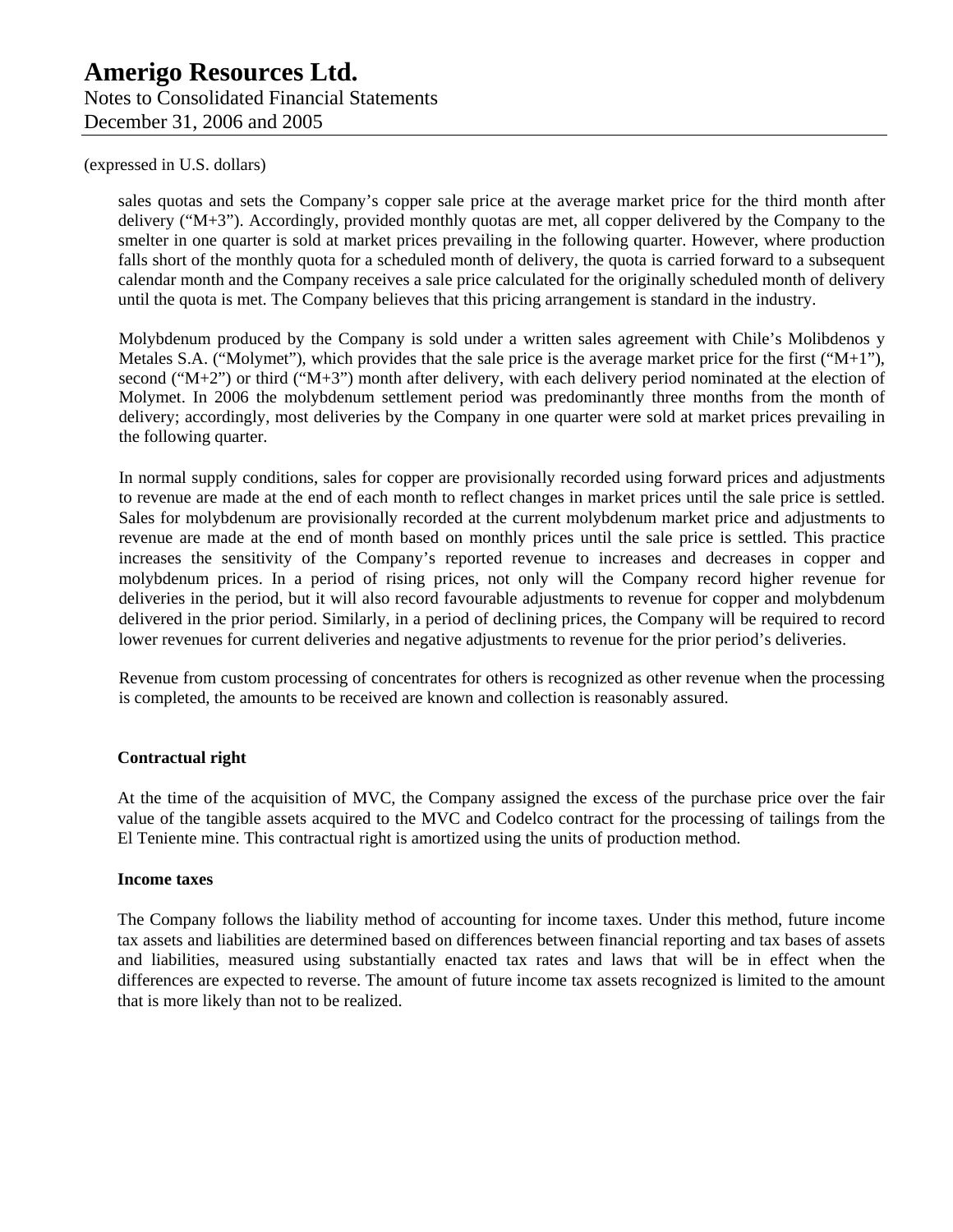#### **Stock option plan**

The Company accounts for share purchase options using the fair value method. Fair value is measured using the Black-Scholes valuation model on the date of grant of stock purchase options, and is recognized as stockbased compensation expense and shareholders' equity over the vesting period of the options granted. Consideration paid on exercise of share purchase options is recorded as share capital.

#### **Earnings per share**

Earnings per common share are calculated using the weighted average number of common shares outstanding during each period. Diluted earnings per common share are calculated using the treasury stock method, which assumes that stock options are only exercised when the exercise price is below the average market price during the period, and that the Company will use the proceeds to purchase its common shares at their average market price during the period.

### **Variable interest entities**

Effective January 1, 2005, the Company adopted Accounting Guideline AcG-15, Consolidation of Variable Interest Entities, which requires consolidation of entities in which the Company has a controlling financial interest. The Company has determined that it has no variable interest entities.

### **3 Marketable securities**

The Company holds, with the intention to sell, certain common shares of an issuer listed on the TSX. There are no trading restrictions on these shares.

|              | December 31,<br>2006 | December 31,<br>2005<br>\$ |
|--------------|----------------------|----------------------------|
| Cost         | 777,457              |                            |
| Market value | 1,143,315            | $\overline{\phantom{0}}$   |

### **4 Notes payable**

On April 26, 2006 MVC obtained a short-term loan of Chilean Pesos \$2,000,000,000 (approximately \$4,000,000) at an annual borrowing rate of 7.68%. These funds were used to finance timing differences between accounts receivable and accounts payable. The loan was repaid in full on December 29, 2006.

On July 6, 2006, the Company repaid in cash a \$3,400,000 note and accrued interest of \$539,006, due in connection with the acquisition of MVC. The Company negotiated a 5% discount on the principal and interest of the note, resulting in a \$202,027 gain realized on settlement of the debt.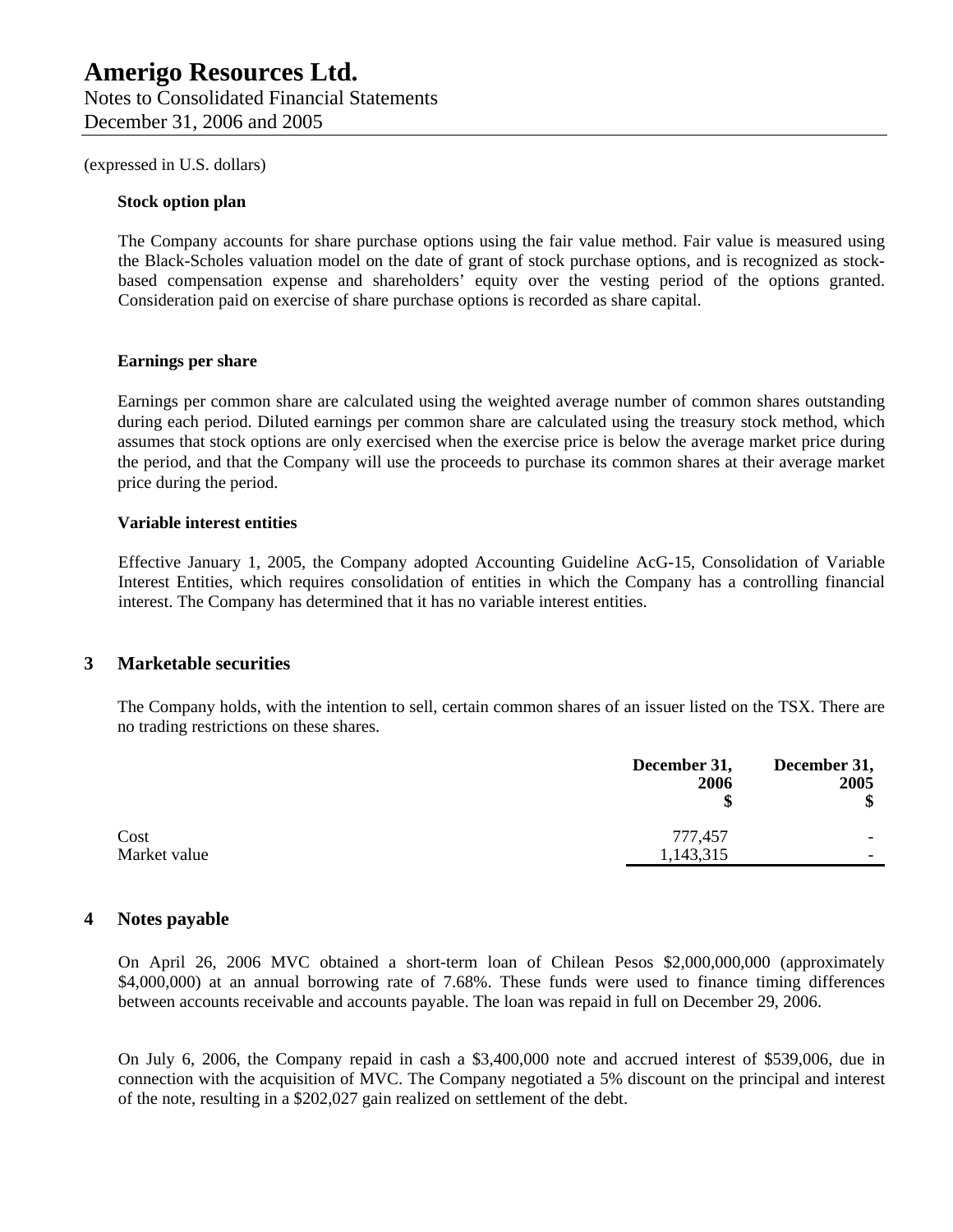Notes to Consolidated Financial Statements December 31, 2006 and 2005

(expressed in U.S. dollars)

### **5 Plant supplies and inventory**

|                       | December 31,<br>2006 | December 31,<br>2005 |
|-----------------------|----------------------|----------------------|
| Plant supplies        | 1,466,363            | 1,023,225            |
| Concentrate inventory | 1,060,548            | 1,368,792            |
|                       | 2,526,911            | 2,392,017            |

### **6 Mineral property, plant and equipment**

|                                           | December 31,<br>2006 | December 31,<br>2005 |
|-------------------------------------------|----------------------|----------------------|
| Plant and infrastructure                  | 46,848,139           | 24,224,921           |
| Machinery and equipment and other assets  | 40,182,303           | 30,861,640           |
|                                           | 87,030,442           | 55,086,561           |
| Accumulated depreciation and amortization | (3,616,339)          | (2,360,961)          |
|                                           | 83,414,103           | 52,725,600           |

### **7 Contractual right**

At the time of the acquisition of MVC, Amerigo assigned the excess of the purchase price over the fair value of the tangible assets acquired to the MVC and Codelco contract for the processing of tailings from the El Teniente mine. The initial value of this contractual right was determined to be \$8,029,185. A future income tax liability of \$1,364,961 was recorded in connection with the contractual rights, resulting in an increase in its value to \$9,394,146. The contractual right and the associated future income tax liability are amortized using the units of production method.

|                          | December 31,<br>2006 | December 31,<br>2005 |
|--------------------------|----------------------|----------------------|
| Contractual rights       | 9,394,146            | 9,394,146            |
| Accumulated amortization | (1,513,827)          | (1,089,063)          |
|                          | 7,880,319            | 8,305,083            |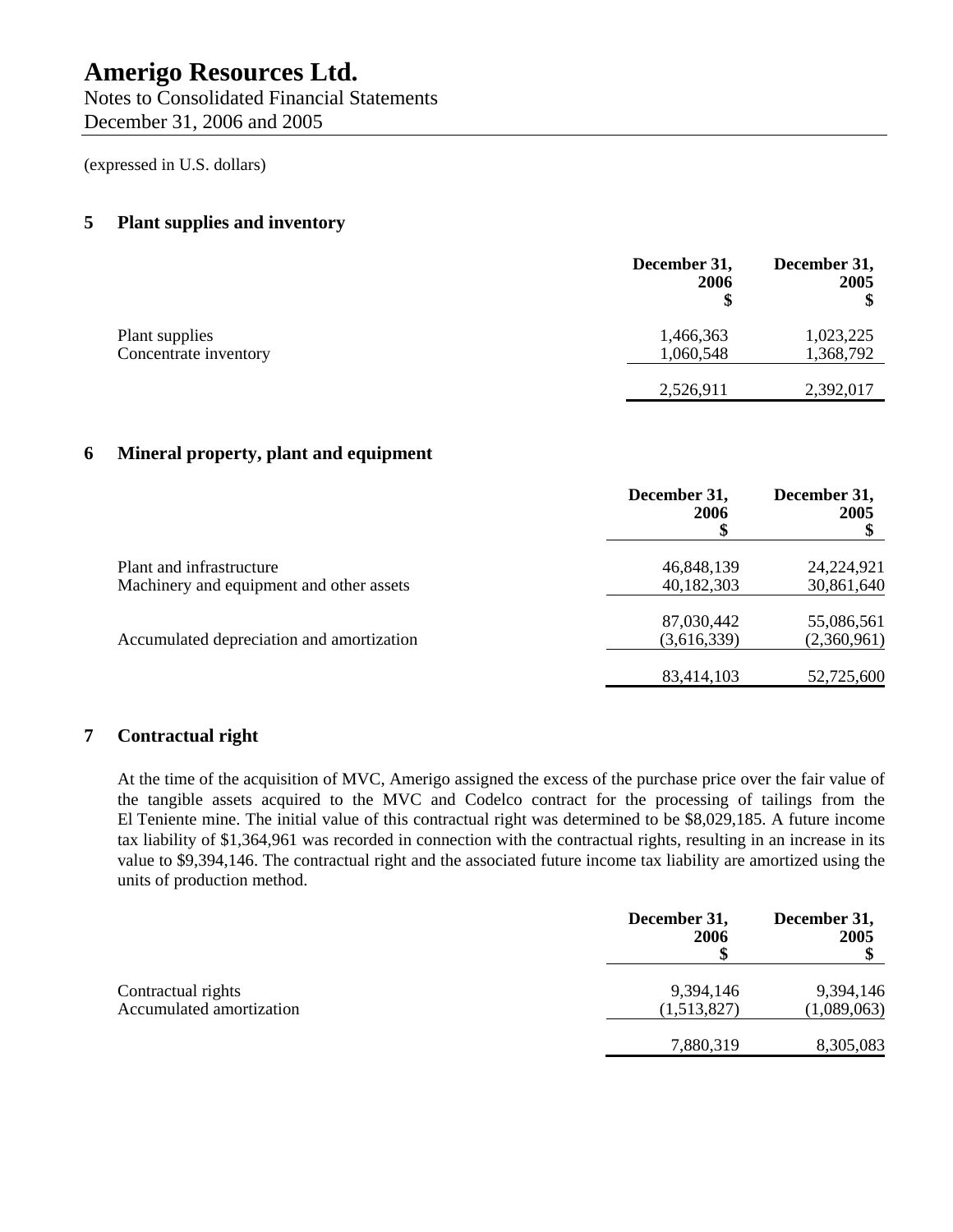Notes to Consolidated Financial Statements December 31, 2006 and 2005

(expressed in U.S. dollars)

### **8 El Teniente Royalty payable**

MVC has a contract with Codelco through at least the year 2021 to process the tailings from the El Teniente mine in Chile. MVC pays a royalty to Codelco – El Teniente on copper produced by MVC. The amount of the royalty is determined pursuant to a formula that considers both the price of copper and the copper content in the tailings. No royalties are payable if the copper price is below \$0.80 per pound (for copper content in tailings between 0.09% and 0.1499%); if the copper price is between \$0.80 and \$0.95 the royalty varies on a sliding scale from 0 to 10%; if the copper price is between \$0.95 and \$1.30 the royalty is 10%; and if the copper price is \$1.30 or higher, a maximum royalty of 13.5% is payable.

Royalty payments for copper production are calculated using the average LME price for copper for the third month following delivery, and invoiced by Codelco - El Teniente on a monthly basis within 30 days of the end of the third month following the month of delivery of the tailings; payment to Codelco - El Teniente is made within 10 days of receipt of invoices. Accordingly, royalties payable to Codelco - El Teniente are classified as current liabilities. Adjustments to the El Teniente royalty are recorded on a monthly basis for changes in copper deliveries during the settlement period.

As agreed with Codelco-El Teniente, as of January 1, 2006 the same royalty described in the preceding paragraphs applies to copper extracted from Colihues, except for amounts calculated using half the volume of tailings extracted from Colihues, at an assumed copper grade of 0.32% and an assumed recovery rate of 40%. For these amounts the royalty to Codelco – El Teniente is calculated on a sliding scale from 3% if the copper price is below \$0.80 per pound to a maximum of 15% if the copper price is at \$1.35 per pound or higher.

MVC also pays to Codelco - El Teniente a royalty of 10% of MVC's net revenue received from the sale of molybdenum concentrates.

### **9 Asset retirement obligations**

MVC is obligated through its operating contract with Codelco to remove the facilities and equipment being used in its operations and to leave the land occupied by its operations clean and clear within six months of expiry of the contract or any extensions thereof. In 2004 the Company obtained an independent assessment of site restoration costs of \$3.5M, which was adjusted to reflect factors such as inflation (estimated at an annual rate of 3%), risk premiums (estimated at 5%) and time value of money (estimated at 7%). The Company also obtained an independent assessment of asset recovery values and determined it was not necessary to make adjustments to prospective amortization charges. On adoption of the standard, the Company increased its property, plant and equipment by \$1,851,055 and recorded a corresponding asset retirement liability. The asset is being amortized on a straight-line basis and the liability is being accreted over time. The Company also recognized a future income tax asset of \$19,756, derived from applying a 17% tax rate to the \$1,915,842 asset retirement obligation less the unamortized balance of the asset of \$1,799,637.

In the year ended December 31, 2006, the Company recorded asset retirement accretion costs of \$153,541 and asset retirement amortization charges of \$102,836. At December 31, 2006 the asset retirement liability had been accreted to \$2,346,989 and the associated future income tax asset had been adjusted to \$145,496.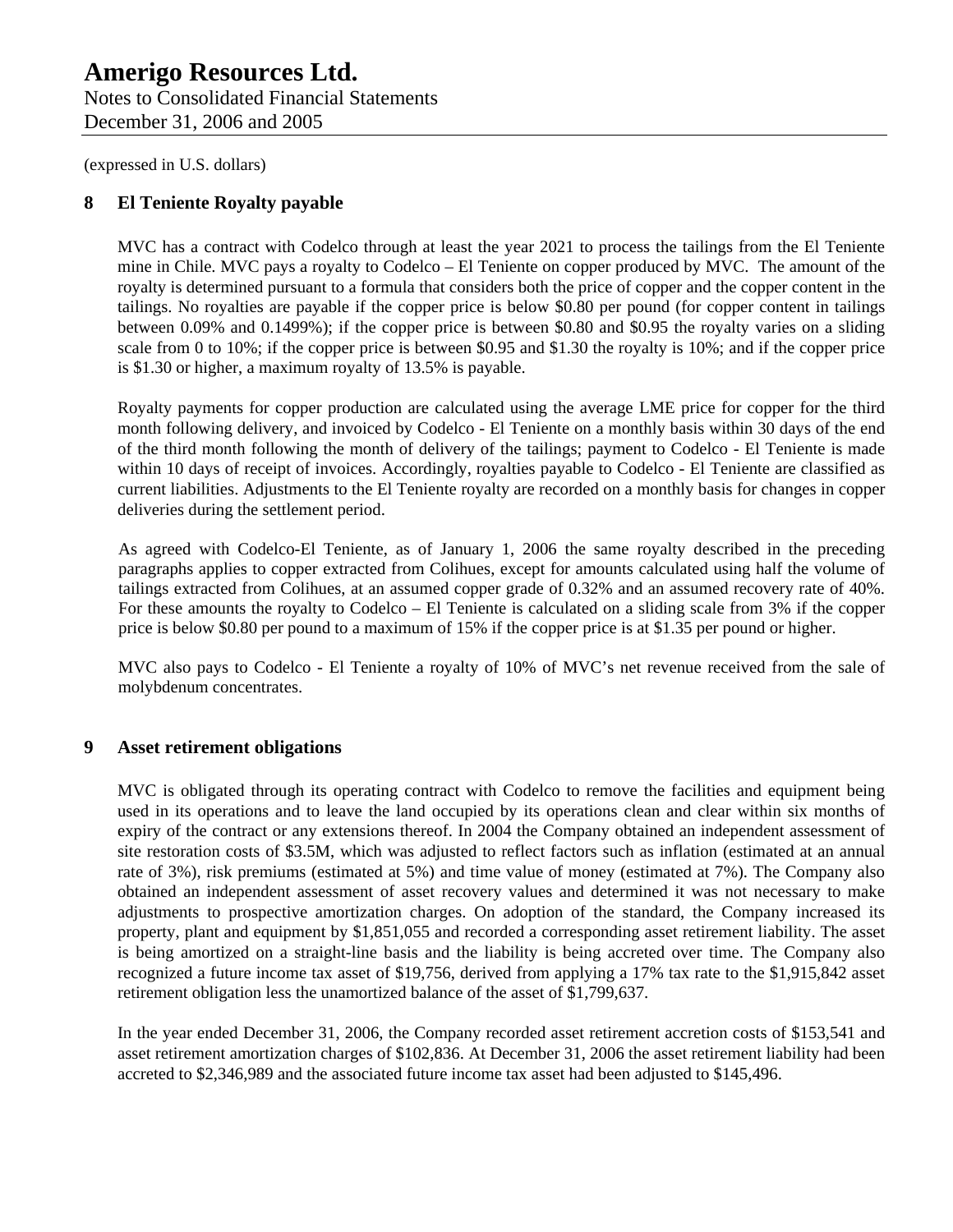December 31, 2006 and 2005

### (expressed in U.S. dollars)

A reconciliation of the provision for asset retirement obligations is as follows:

|                                                            | December 31,<br>2006<br>Φ | December 31,<br>2005 |
|------------------------------------------------------------|---------------------------|----------------------|
| Balance – beginning of year                                | 2,193,448                 | 2,049,951            |
| Accretion expense<br>Liabilities settled during the year   | 153,541                   | 143,497              |
| Revisions in estimated cash flows<br>Balance – end of year | 2,346,989                 | 2,193,448            |

The Company will undertake a study to determine the impact, if any, that additions to property, plant and equipment since the 2004 adoption of the standard will have on the estimated asset retirement obligation. The Company had originally contemplated to undertake this study in 2006 but decided to postpone it to 2007, given the level of capital expenditures in the 2006 year. Upon completion of this study, expected by mid-2007, the Company will record any adjustments required. It is possible that these adjustments will be material.

### **10 Related party transactions**

### a) Minority Interest

Amerigo holds its interest in MVC through its subsidiary Amerigo International Holdings Corp. ("Amerigo International"). Amerigo International is controlled by Amerigo and is a wholly-owned subsidiary, except for certain outstanding Class A shares which are shown on Amerigo's Balance Sheet as Minority Interest at their book value of \$1,000. The Class A shares are owned indirectly by a director and associates of two of the directors of Amerigo.

The holders of the Class A shares are not entitled to any dividend or to other participation in the profits of Amerigo International, except for a total royalty dividend calculated as follows:

- \$0.01 for each pound of copper equivalent produced by MVC or any successor entity to MVC if the price of copper is under \$0.80, or
- \$0.015 for each pound of copper equivalent produced by MVC or any successor entity to MVC if the price of copper is \$0.80 or more.

During the year ended December 31, 2006, royalty dividends totaling \$452,217 were paid or accrued to the Amerigo International Class A shareholders on the basis described above (2005: \$619,266). Royalty dividends are shown as Minority Interest in the Consolidated Statement of Operations. At December 31, 2006, \$42,857 of this amount remained outstanding (December 31, 2005: \$59,789).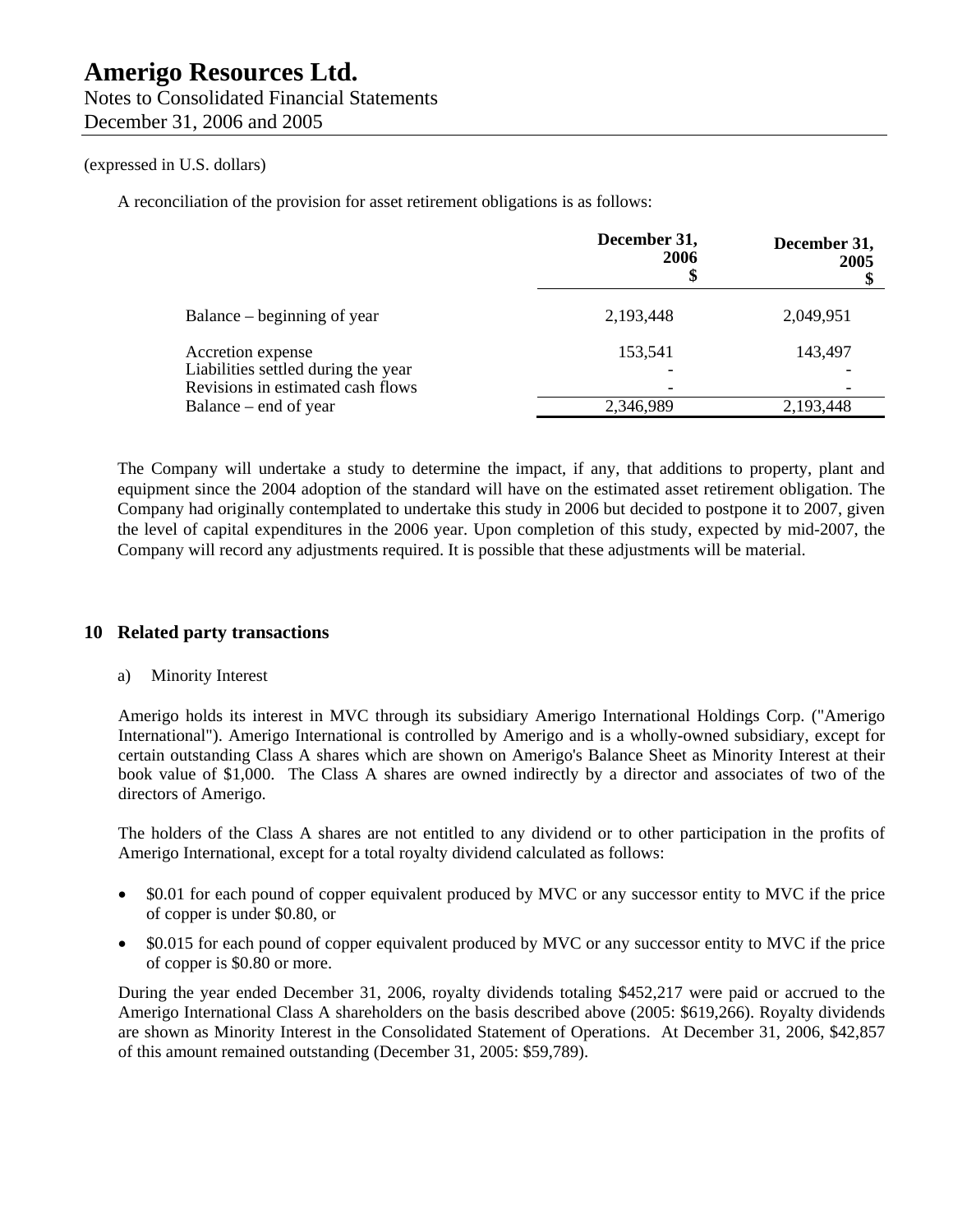b) Directors fees and remuneration to officers

During the year ended December 31, 2006 the Company paid or accrued \$833,480 in fees to companies associated with certain directors and officers of Amerigo (2005: \$345,699). Included in these fees are bonuses of \$416,748 to senior management (2005: Nil). In the same period, Amerigo paid or accrued \$115,320 in directors' fees to independent directors (2005: \$80,309). Directors' fees and remuneration to officers are categorized as Salaries, Management and Professional Fees in Amerigo's consolidated financial statements. At December 31, 2006, an aggregate amount of \$230,970 was due to directors and officers in the ordinary course of business (December 31, 2005: \$46,778).

c) At December 31, 2006 one of Amerigo's officers acted as an officer and another as a director of Nikos Explorations Ltd. ("Nikos"), a company in which Amerigo holds a substantial shareholding.

### **11 Capital stock**

Authorized - Unlimited common shares without par value

#### **a) Summary of capital stock issued in the period**

On March 17, 2006, Amerigo issued 7,000,000 common shares at the price of Cdn\$2.60 per share by way of a bought deal offering under a short form prospectus to raise gross proceeds, before expenses and underwriters' fees, of Cdn\$18,200,000 (\$15,763,020). In connection with the financing, Amerigo incurred share issuance costs of \$1,208,746. The net proceeds from this offering were \$14,554,274.

During the year ended December 31, 2006, Amerigo received \$925,698 from the exercise of 930,000 stock options at exercise prices ranging from Cdn\$0.36 to Cdn\$1.77 per stock option.

### **b) Purchase of shares for cancellation**

Under the terms of a normal course issuer bid through the facilities of the Toronto Stock Exchange ("TSX"), Amerigo was entitled to purchase for cancellation up to 7,845,154 of its common shares during the one-year period ending on November 13, 2006. The term of the normal course issuer bid was renewed and Amerigo is currently entitled to purchase for cancellation up to 2,612,815 of its common shares during the 12 months period ending on November 13, 2007. During the year ended December 31, 2006, Amerigo purchased and cancelled 712,600 shares at a total cost of \$1,131,443. The premium on the purchase of shares for cancellation amounted to \$719,244 and was applied against Retained Earnings.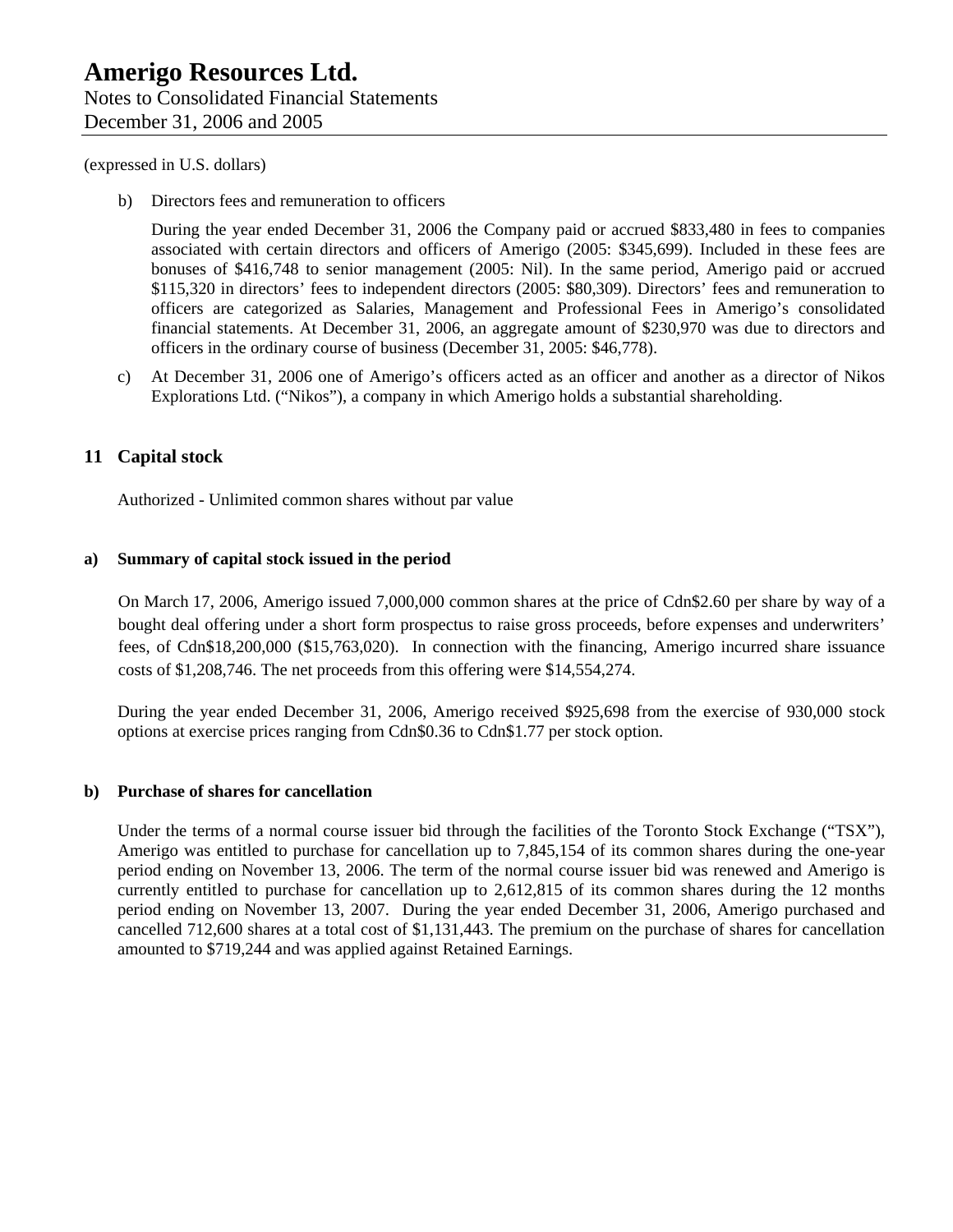### **Amerigo Resources Ltd.**  Notes to Consolidated Financial Statements

December 31, 2006 and 2005

(expressed in U.S. dollars)

### **c) Stock options**

### **Stock option plan**

Amerigo established a stock option plan (the "Plan") on April 2, 2003, which was amended on June 20, 2006 at Amerigo's annual general meeting. Amerigo's Board of Directors (the "Board") administers the Plan, whereby it may from time to time grant options to purchase common shares of Amerigo to directors, officers, key employees and certain other persons who provide services to the Company. In accordance with the current terms and provisions of the Plan, the maximum aggregate number of common shares issuable under the Plan must not exceed 10% of Amerigo's issued and outstanding common shares at the date of any grant and the aggregate number of common shares reserved for issuance to any one person under the Plan in any 12-month period must not exceed 5% of Amerigo's outstanding common shares, on a non-diluted basis. The exercise price of an option is determined by the Board and shall be no less than the closing price of Amerigo's common shares on the TSX on the day preceding the date of grant, less the maximum discount permitted by the policies of the TSX, subject to the minimum exercise price per common share permitted by the TSX. Options must be exercised within a five-year period from the date of grant. Vesting periods are determined by the Board.

A summary of the Company's stock options at December 31, 2006 and December 31, 2005 and the changes for the twelve-month periods ending on those dates is presented below:

|                         | <b>Twelve months ended</b><br>December 31,<br>2006 |                                                   |                        | <b>Twelve months ended</b><br>December 31,<br>2005 |
|-------------------------|----------------------------------------------------|---------------------------------------------------|------------------------|----------------------------------------------------|
|                         | Outstanding<br>options                             | Weighted<br>average<br>exercise<br>price<br>Cdn\$ | Outstanding<br>options | Weighted<br>average<br>exercise<br>price<br>Cdn\$  |
| Balance – start of year | 2,297,000                                          | 1.39                                              | 1,675,000              | 1.14                                               |
| Granted                 | 1,535,000                                          | 2.67                                              | 1,335,000              | 1.62                                               |
| Exercised               | (930,000)                                          | 1.15                                              | (713,000)              | 1.24                                               |
| Outstanding             | 2,902,000                                          | 2.14                                              | 2,297,000              | 1.39                                               |
| Exercisable             | 2,802,000                                          | 2.13                                              | 2,297,000              | 1.39                                               |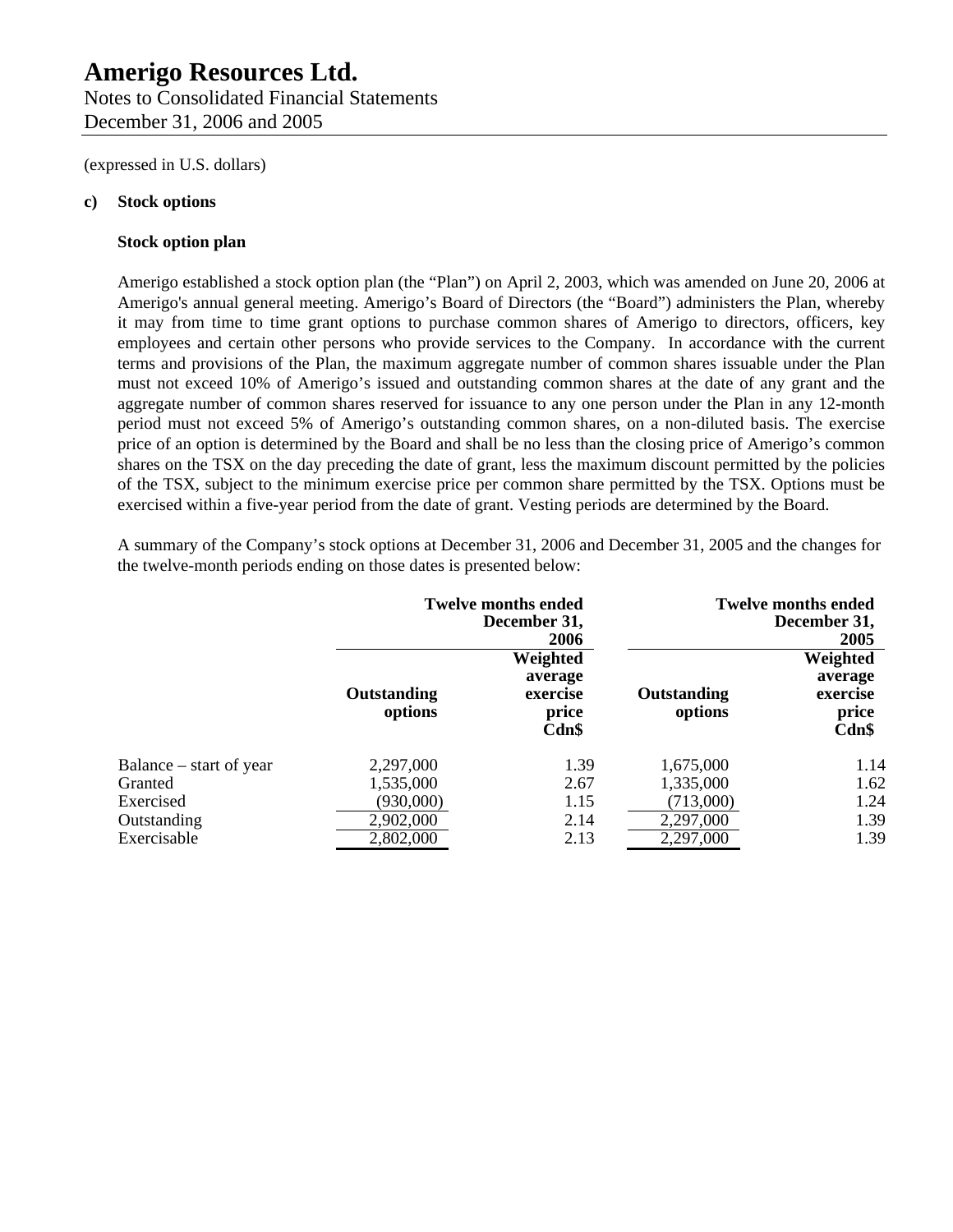On August 4, 2006 Amerigo granted stock options to purchase an aggregate of 200,000 common shares to a consultant and an officer of the Company, with an exercise price of Cdn\$2.43 per share, expiring on August 4, 2011. The options vest in four equal quarterly instalments, on September 30, 2006, December 31, 2006, March 31, 2007 and June 30, 2007. For the options vested on September 30 and December 31, 2006, Amerigo recorded a stock-based compensation expense of \$59,074, charged to Other Expenses.

On February 21, 2006 Amerigo granted stock options to purchase an aggregate of 1,335,000 common shares to directors, officers and employees of the Company, with an exercise price of Cdn\$2.71 per share, expiring on February 21, 2011. The options vested in four equal quarterly instalments, on March 31, September 30, September 30 and December 31, 2006. Amerigo recorded a stock-based compensation expense of \$833,093 for these options, of which \$218,412 was charged to Cost of Sales as the options were granted to MVC employees and \$614,681 was charged to Other Expenses.

On August 30, 2005 the Company granted stock options to purchase an aggregate of 150,000 common shares to an officer of the Company, with an exercise price of Cdn\$1.77 per share, expiring on August 30, 2010. The Company recorded a stock-based compensation of \$40,329 associated with this option grant.

On January 7, 2005 the Company granted stock options to purchase an aggregate of 1,185,000 common shares to directors, officers and employees, with an exercise price of Cdn\$1.60 per share, expiring on January 7, 2010. The Company recorded a stock-based compensation of \$504,760 associated with this option grant.

### **Value assigned to stock options**

|                                                                                                      | December 31,<br>2006               | December 31,<br>2005              |
|------------------------------------------------------------------------------------------------------|------------------------------------|-----------------------------------|
| Balance – beginning of period                                                                        | 1,219,194                          | 1,092,711                         |
| Options granted<br>Transfer to capital stock on exercise of stock options<br>Balance – end of period | 892,167<br>(508, 181)<br>1,603,180 | 545,089<br>(418,606)<br>1,219,194 |

The Company estimated the fair value of each option grant based on the Black-Scholes Option Pricing Model with the following weighted average assumptions:

|                                 | 2006    | 2005    |
|---------------------------------|---------|---------|
| Expected dividend yield         | 3.35%   | 0.57%   |
| Expected stock price volatility | 33.62%  | 29.46%  |
| Risk-free interest rate         | 4.07%   | 3.12%   |
| Expected life of options        | 5 years | 5 years |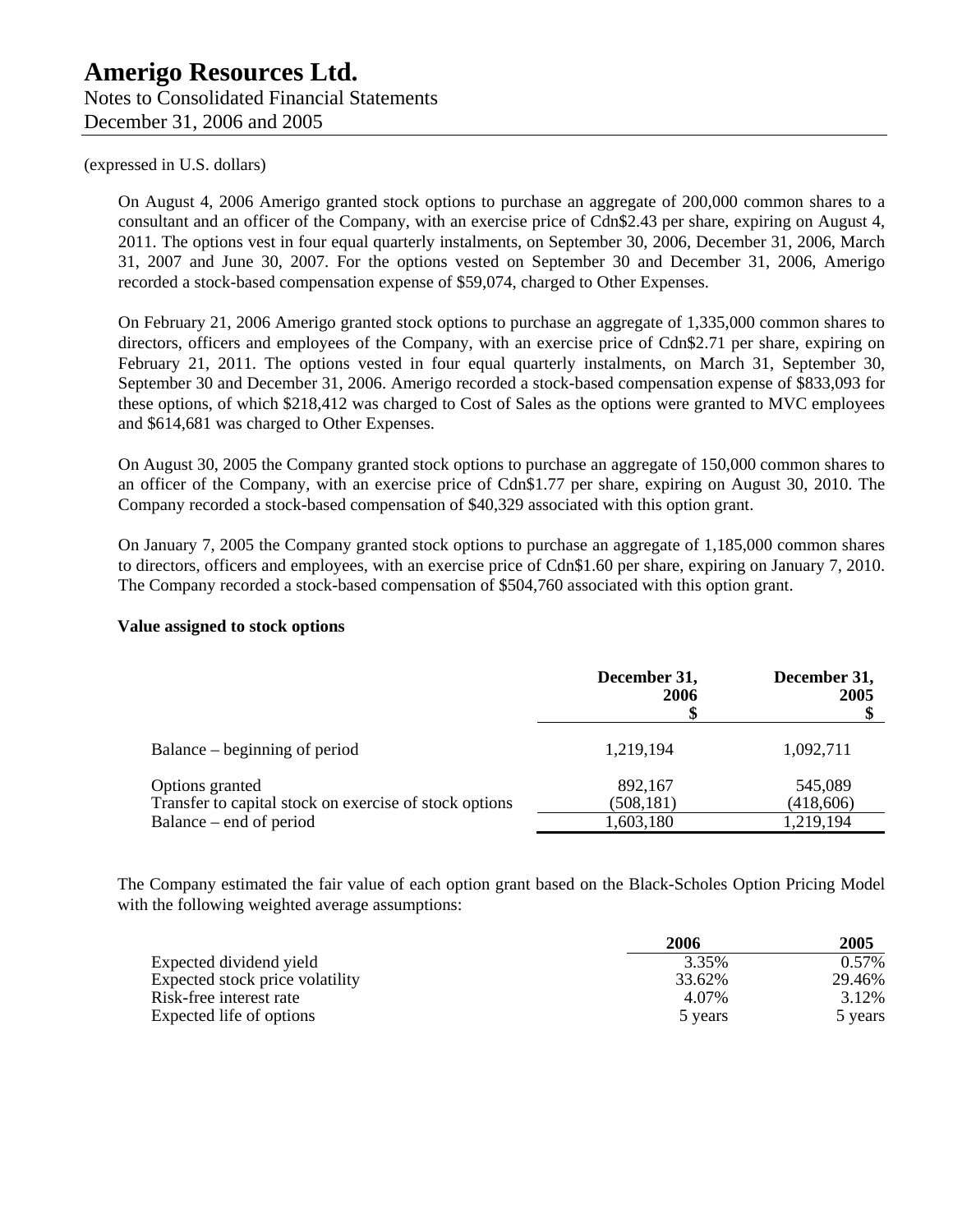The following stock options were outstanding and exercisable as at December 31, 2006:

| Range of<br>exercise<br>prices<br>Cdn\$ | <b>Number</b><br>exercisable | Weighted<br>average<br>remaining<br>contractual life | Weighted<br>average exercise<br>price<br>Cdn\$ |
|-----------------------------------------|------------------------------|------------------------------------------------------|------------------------------------------------|
| 1.23 to 1.85                            | 1,217,000                    | 2.64 years                                           | 1.49                                           |
| 1.85 to 2.71                            | 1,585,000<br>2,802,000       | 4.04 years                                           | 2.63                                           |

### **d) Dividends**

In accordance with its stated dividend policy, on February 14, 2006 Amerigo declared a semi-annual dividend of Cdn\$0.045 per share payable to shareholders of record as of March 31, 2006, for a total of \$3,630,307 paid on April 7, 2006; on July 31, 2006 Amerigo declared a second semi-annual dividend of Cdn\$0.045 per share payable to shareholders of record as of August 18, 2006, for a total of \$3,818,896 paid on September 1, 2006.

On September 1, 2005 Amerigo declared a semi-annual dividend of Cdn\$0.045 per share to shareholders of record as of August 19, 2005, for a total of \$3,152,777.

### **12 Gain on Sale of Chariot Resources Investment**

On February 10, 2006, Amerigo acquired for investment purposes 25.6 million common shares and 11,532,000 share purchase warrants (the "Chariot Warrants") of Chariot Resources Limited ("Chariot"), an issuer listed on the TSX that is currently developing the Marcona copper project in Peru.. Each of the Chariot Warrants entitled Amerigo to purchase an additional common share of Chariot at a price of Cdn\$0.35 per share until December 22, 2006. Amerigo made subsequent purchases of Chariot shares during the year and on October 20, 2006, sold a total of 31,812,500 Chariot common shares and 11,532,000 Chariot Warrants to an arm's-length party. The selling prices were Cdn\$0.65 per common share and Cdn\$0.30 for each Chariot Warrant. Total proceeds of the sale were \$21,271,128, which resulted in a gain on sale of investment of \$8,530,377. The remaining Chariot shares are held as marketable securities (Note 3).

### **13 Investment in Nikos Explorations**

In fiscal 2004 Amerigo entered into an agreement to sell a 100% interest in three Canadian exploration properties to Nikos for consideration of 10,000,000 shares of Nikos. 5,000,000 of the Nikos shares were received on June 30, 2005, at which time Amerigo recorded a gain on disposition of mineral properties of \$427,455 and started using the equity method to account for its investment in Nikos, given that significant influence over the investment exists. Under the equity method, Amerigo recorded Investment Income of \$32,062 during the year ended December 31, 2005 for the proportional share of Net Income recorded by Nikos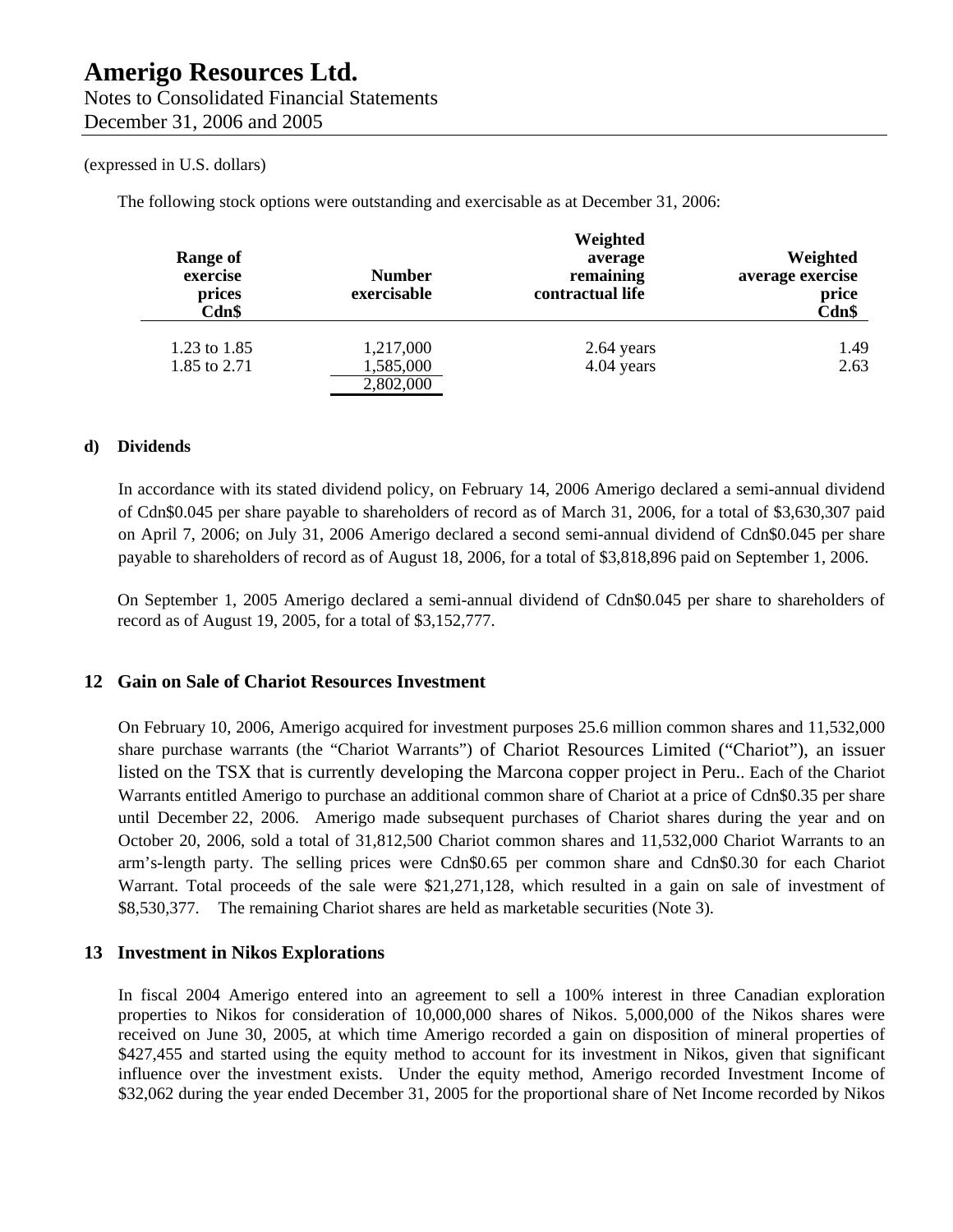Notes to Consolidated Financial Statements December 31, 2006 and 2005

(expressed in U.S. dollars)

during this period.

On August 18, 2006, Amerigo acquired a further 1.7 million units of Nikos Explorations at a cost of \$268,200. Each unit is comprised of one common share and one warrant entitling Amerigo to purchase an additional share of Nikos at a price of Cdn\$0.25 per share until August 18, 2008. At September 30, 2006 Amerigo held 11,666,667 common shares and 1,666,667 warrants of Nikos, which collectively represent approximately 26% of Nikos's issued and outstanding share capital (including the common shares issuable on the exercise of the warrants).

### **14 Income Taxes**

The components of the tax expense net of recoveries were as follows:

|         | December 31,<br>2006 | December 31,<br>2005 |
|---------|----------------------|----------------------|
| Current | 5,589,323            | 3,401,852            |
| Future  | 101,246<br>5,690,569 | 989,002<br>4,390,854 |

The reconciliation of the combined Canadian federal and provincial statutory income tax rate to the effective tax rate is as follows:

|                                                              | December 31,<br>2006<br>\$ | December 31,<br>2005 |
|--------------------------------------------------------------|----------------------------|----------------------|
| Combined federal and provincial statutory tax rate           | 34.12%                     | 34.86%               |
| Income tax at statutory rates                                | 15,499,511                 | 8,018,702            |
| Difference in foreign tax rates                              | (6,947,381)                | (4,406,657)          |
| Other non deductible items, Canada                           | 479,385                    | 182,076              |
| Other non deductible items, Chile                            | 32,422                     | 250,645              |
| Foreign permanent tax differences                            | (708, 657)                 |                      |
| Tax benefits of share issuance costs incurred                | (412, 424)                 |                      |
| Tax benefits of tax loss not previously recognized           | (45, 450)                  |                      |
| Non-taxable portion of gain on sale of investment            | (1,456,619)                |                      |
| Tax benefits of Chilean tax losses not previously recognized | (59, 120)                  |                      |
| Change in valuation allowance                                | (697,048)                  | 142,476              |
| Other                                                        | 5,950                      | 203,611              |
| Income tax expense (recovery)                                | 5,690,569                  | 4,390,854            |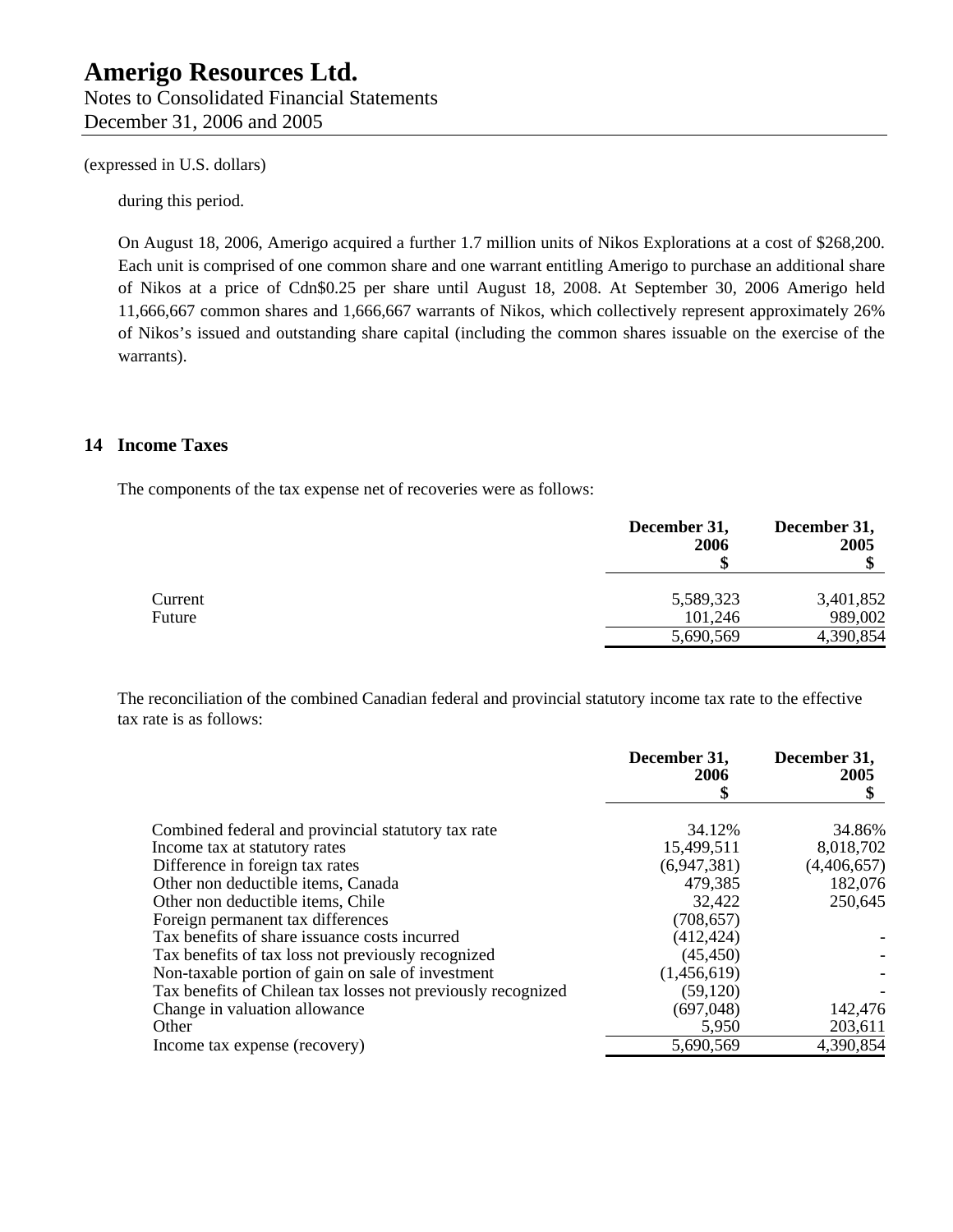Notes to Consolidated Financial Statements December 31, 2006 and 2005

(expressed in U.S. dollars)

Future income taxes are provided for to account for temporary differences. The significant components of future income tax assets and liabilities at December 31, 2006 and December 31, 2005 are as follows:

|                                                     | December 31, | <b>December</b>                      |
|-----------------------------------------------------|--------------|--------------------------------------|
|                                                     | 2006<br>\$)  | 31,2005<br>$\left( \text{\$}\right)$ |
| <b>Future income tax assets</b>                     |              |                                      |
| Unused tax losses, Canada                           | 15,716       | 847,632                              |
| Resource assets, Canada                             | 409,218      | 463,777                              |
| Plant and equipment, Canada                         | 8,102        | 11,882                               |
| Other intangible assets, Canada                     | 391,454      | 198,246                              |
| Other deductible temporary differences, Chile       | 398,988      | 372,886                              |
|                                                     | 1,223,477    | 1,894,424                            |
| <b>Future income tax liabilities</b>                |              |                                      |
| Plant and equipment, Chile                          | (3,524,302)  | (3,335,237)                          |
| Contractual right                                   | (1,145,044)  | (1,206,762)                          |
|                                                     | (4,669,346)  | (4,541,999)                          |
| Net future tax liability before valuation allowance | (3,445,868)  | (2,647,575)                          |
| Less valuation allowance, Canada                    | (824, 489)   | (1,521,537)                          |
| Less valuation allowance, Chile                     |              |                                      |
| Net future tax liability                            | (4,270,358)  | (4,169,112)                          |

As at December 31, 2006, the Company had non-capital losses and cumulative exploration, development and depletion expenses in Canada of approximately \$51,000 and \$1,320,000 respectively carried forward for tax purposes and which are available to reduce taxable income in future years.

The non-capital losses expire in the years presented below:

**\$** 

2015 51,000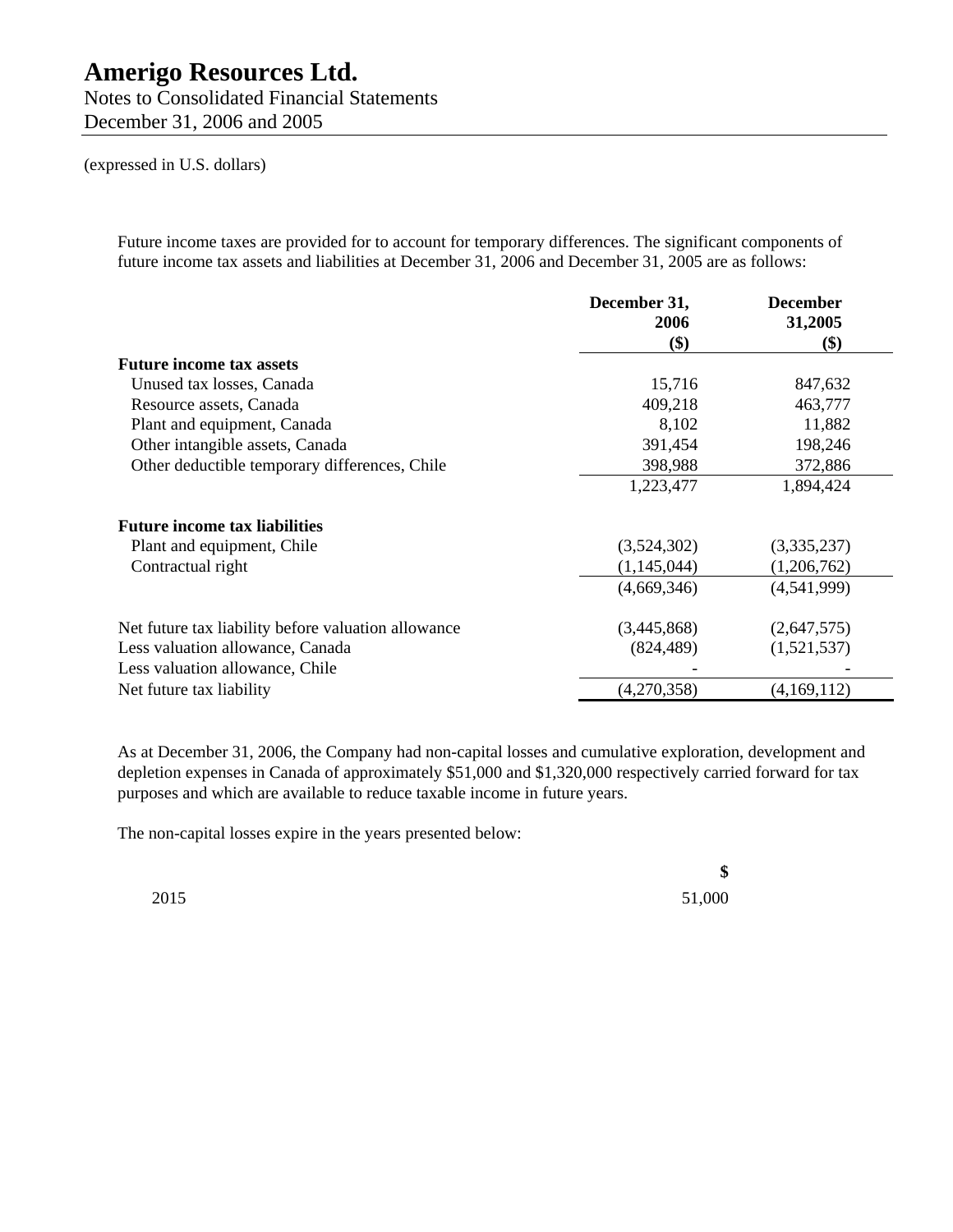Notes to Consolidated Financial Statements December 31, 2006 and 2005

(expressed in U.S. dollars)

The Canadian resource pools consist of the following amounts. The cumulative exploration, development and depletion expenses can be carried forward indefinitely.

| <b>Cumulative Canadian Exploration Expenses</b> | 966,000   |
|-------------------------------------------------|-----------|
| Foreign Exploration and Development Expenses    | 354,000   |
|                                                 |           |
|                                                 | 1,320,000 |
|                                                 |           |

As at December 31, 2006 the Company had no material unused tax losses in Chile.

The Company has non-resident subsidiaries that have undistributed earnings. Provisions have not been recorded for taxes that may arise on repatriation of these earnings, as these undistributed earnings are not planned to be repatriated in the foreseeable future.

### **15 Supplemental Disclosure with Respect to Cash Flows**

|                                            | December 31, | December 31, |
|--------------------------------------------|--------------|--------------|
|                                            | 2006         | 2005         |
|                                            |              | (\$)         |
| Cash paid during the year for interest     | 655.117      | 34,050       |
| Cash paid during the year for income taxes | 8,670,594    | 266,511      |

|                  | December 31, | December 31, |
|------------------|--------------|--------------|
|                  | 2006         | 2005         |
|                  | (\$)         | \$)          |
| Cash             | 5,473,984    | 11,690,227   |
| Cash equivalents | 21,100,075   | 1,263,289    |
|                  | 26,574,059   | 12,953,516   |

### **16 Financial Instruments**

### **Fair value of financial instruments**

The Company's financial instruments include cash and cash equivalents, marketable securities, accounts receivable, investment in Nikos, accounts payable and accrued liabilities, El Teniente royalty payable and notes payable. The fair value of these financial instruments approximates their carrying value.